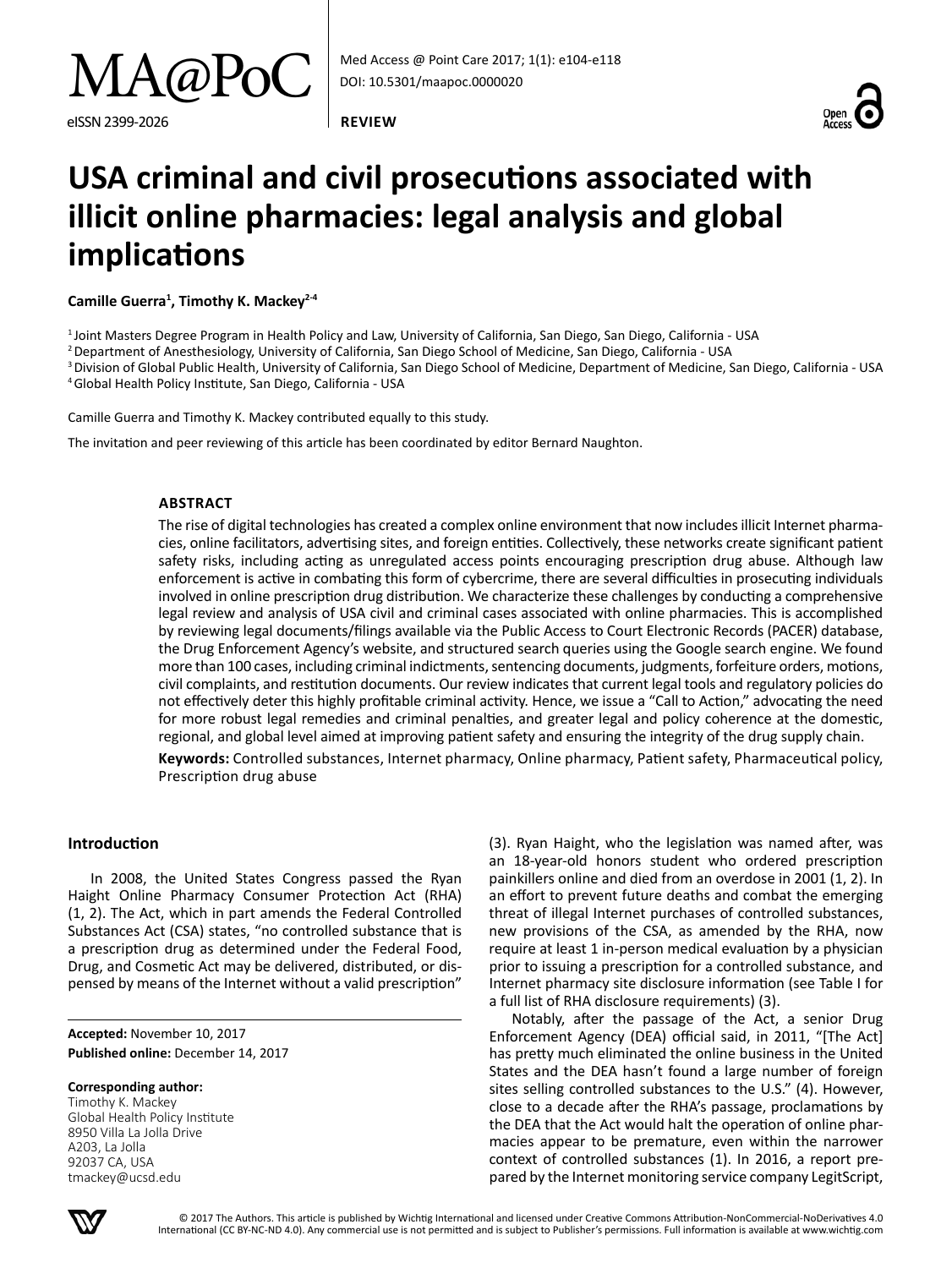## **TABLE I -** Ryan Haight Online Pharmacy Consumer Protection Act online pharmacy disclosure requirements

- (1) The name and address of the pharmacy as it appears on the pharmacy's Drug Enforcement Administration Certificate of Registration.
- (2) The pharmacy's telephone number and email address.
- (3) The name, professional degree, and States of licensure of the pharmacist-in-charge, and a telephone number at which the pharmacist-in-charge can be contacted.
- (4) A list of the States in which the pharmacy is licensed to dispense controlled substances.
- (5) A certification that the pharmacy is registered under this part to deliver, distribute, or dispense by means of the Internet controlled substances.
- (6) The name, address, telephone number, professional degree, and States of licensure of any practitioner who has a contractual relationship to provide medical evaluations or issue prescriptions for controlled substances, through referrals from the website or at the request of the owner or operator of the website, or any employee or agent thereof.
- (7) The following statement, unless revised by the Attorney General by regulation: "This online pharmacy will only dispense a controlled substance to a person who has a valid prescription issued for a legitimate medical purpose based upon a medical relationship with a prescribing practitioner. This includes at least one prior in-person medical evaluation or medical evaluation via telemedicine in accordance with applicable requirements of section 309."<sup>1</sup>

LLC, reported that there were an estimated 30,000-35,000 illicit online pharmacies selling prescriptions drugs (4). Disturbingly, this same report found that 92% have serious criminal aspects related to patient harm. Additional studies have documented the online sale of controlled substances, including those leveraging new and ubiquitous Internet technologies, such as popular social media channels (5-13). Although illicit online pharmacies are inherently global in their reach (as the Internet is not generally jurisdictionally limited), the USA is likely the largest target consumer market (9, 12). Supporting a focus on the USA consumer, LegitScript's report found that approximately 82% of online pharmacies advertise in English, while 85% of all online pharmacies offer to ship to the USA (4).

Critically, the ability to monitor and police tens of thousands of illicit online pharmacies at any given time is extremely difficult from a legal perspective (14-17). Moreover, the multijurisdictional nature of illicit online pharmacy networks can create legal barriers to the investigation and prosecution of individuals living outside the USA (9, 18-20). Another hurdle to curbing the illicit sale of pharmaceuticals online is the vast amounts of money involved juxtaposed against weak penalties that fail to deter this criminal activity. To better characterize these legal and policy-based challenges, we conducted a comprehensive review and analysis of USA court documents both pre- and post-RHA, aimed at demonstrating the inherent limitations in containing and reducing this illegal online trade, with a particular focus on online pharmacies distributing and selling controlled substances.

## **Methods**

Our review of legal documents associated with illicit online pharmacies was conducted in 2 distinct phases. In the first phase, we used a systematic keyword search on the popular web search engine Google, to query information about online pharmacy legal actions. Google searches were conducted periodically from May 2015 to April 2017 and limited to the first 10 pages of search results in order to identify cases occurring prior to and during this search period. Google searches included the following key terms: online pharmacy prosecutions, online pharmacy civil prosecutions, illegal online pharmacies, online pharmacy indictments, online pharmacy criminal organizations, and international online pharmacy crimes. Many of the Google search results led to hyperlinks to websites for the DEA, Department of Justice (DOJ), and the Federal Bureau of Investigation (FBI), which contained press releases with the names of criminal organizations and/or defendants involved in prosecuted online pharmacy criminal cases. On occasion, some of the press releases or articles also included a case name and number. Based on this initial search, we compiled a list of defendants and criminal organizations as well as any case identifying information.

In the second phase, we cross-referenced each defendant and criminal organization identified in the first phase of the search through the Public Access to Court Electronic Records (PACER). PACER is a fee-based publicly available database that includes information for federal court cases nationwide (including access to case and docket information from U.S. District Courts, U.S. Courts of Appeal, and U.S. Bankruptcy Courts). We then compiled a database of PACER court documents (for document types see Appendix A, available online as Supplementary material at http://medicine-access. pointofcarejournals.com) and conducted a content and legal analysis for the following characteristics: (i) jurisdiction(s) of case; (ii) types of legal charges and amounts of penalties/restitutions; (iii) number of defendants and related parties; (iv) amount of medicines and money reportedly involved; and (v) therapeutic class of medicines traded (with a focus on controlled substances). We then examined and described specific cases to characterize prosecutions related to large and small networks of illicit online pharmacies to illustrate their complexity and varying scope of criminal activities. Due to the interstate nature of Internet-related crimes, it is highly likely that all, if not the vast majority of, cases with a USA-based defendant involving illicit online pharmacies are available in PACER. Based on these combined search phases, the earliest case we detected was from 2000 and the most recent case was from 2016.

## **Results**

There were more than 150 individual defendants identified in this legal review exclusive of the institutional defendants that had to pay restitution (such as pharmacies or

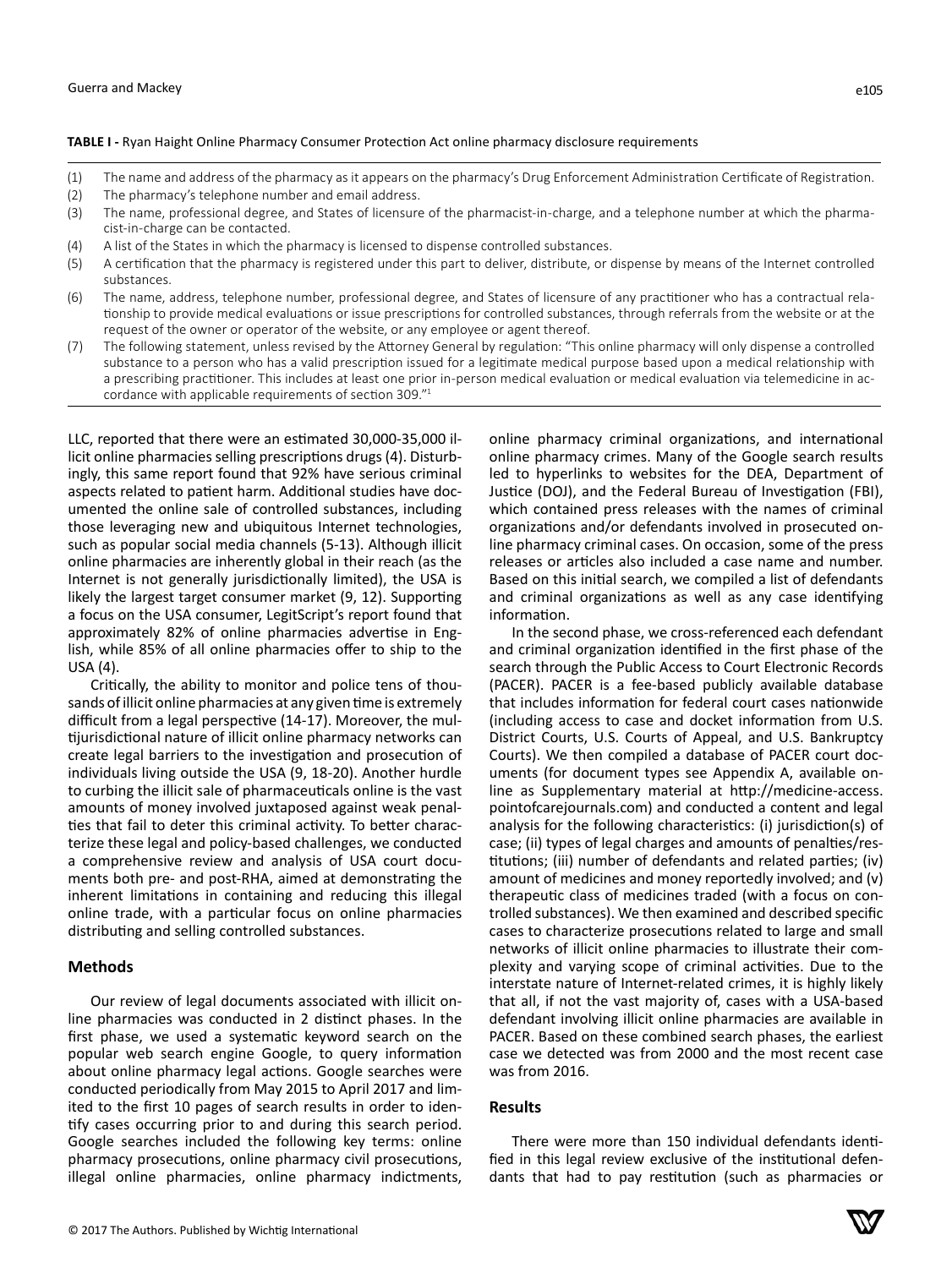business entities). The exact number of cases is difficult to ascertain due to the complexities of defendants' involvement in multiple online pharmacy networks. For instance, in some cases, defendant physicians were prescribing pharmaceuticals for multiple named entities (as illustrated in the case studies below). When one entity was found to be involved in criminal activity and the physician was part of the scheme, law enforcement was able to find out who else the physicians worked for, resulting in further prosecutions, but with different case numbers. Hence, the subsequent overlap, consolidation, and transfer of cases made it difficult to ascertain the exact number of cases (estimated between 25 and 30) reviewed in this study. The totality of cases reviewed indicate that pharmaceuticals were prescribed online by physicians from all over the USA and Puerto Rico, and shipped to all 50 states.

# *Multijurisdictional and complex: the case study of Affpower*

The complex structure of organizations involved in online pharmacy prosecutions makes it difficult to accurately quantify the number of cases that were domestic versus multijurisdictional. Despite this challenge, at a minimum, 11 cases in excess of 100 defendants not only had a nationwide distribution chain, but also had certain international components. Multiple cases involving an organization named "Affpower" underscored one of our primary findings that many USA-based cases involving illicit online pharmacies were multijurisdictional and complex in nature.

In July 2007, federal law enforcement charged 18 members of the Affpower organization for operating an online pharmaceutical distribution network involving domestic and foreign entities (21). According to the indictment, Affpower used the Internet to distribute and dispense controlled and noncontrolled prescription drugs nationwide and unlawfully from August 2004 to June 2006. The organization included: (i) managers and administrators; (ii) merchant websites for the purchase of drugs; (iii) affiliated websites that marketed and promoted sales; (iv) a network of physicians who issued prescriptions for the pharmaceuticals; (v) a network of pharmacies that dispensed the drugs; and (vi) credit card processors to process the drug purchases.

Affpower's administrative headquarters and customer service department were located in San Jose, Costa Rica and servers that hosted merchant websites were located in Nicosia, Cyprus. David Glass, the owner and operator of Affpower, Inc., resided in California but had bank accounts in Panama, Cyprus, and Costa Rica, which were used to further the illegal activity. Affpower used a credit card processor in Israel and bank accounts and an accounting firm in Cyprus. Additionally, Affpower recruited licensed physicians throughout the USA and Puerto Rico to review and approve orders for prescriptions illegally. Leveraging this global operation, Affpower generated over 1 million prescription orders in 2 years (22).

In addition to managing its own websites and recruiting physicians to prescribe products, Affpower also actively recruited and partnered with various brick-and-mortar and online pharmacies to participate in their network. For example, Claude Covino, an Affpower defendant, operated Saveon RX Pharmacy in Florida, which existed solely to service online pharmacy networks and was used to recruit other pharmacies to participate in the Affpower network. In total, Affpower recruited over 30 pharmacies, which typically received between \$5 and \$13 in fees for each order they shipped. Multiple defendant physicians licensed in Puerto Rico, Kentucky, Ohio, Georgia, and Massachusetts issued prescriptions on behalf of Affpower.

The Affpower enterprise further consisted of marketing affiliates who operated multiple affiliate websites. These websites provided affiliate marketing services for the Affpower network in exchange for payments. The marketing affiliates allowed the Affpower network of providers to broaden their consumer reach through various forms of search engine marketing and digital advertising. Affpower also leveraged a network of payment processors to effectuate sales generated through their pharmacies and marketing affiliate partners. To further extend their business model, the Affpower syndicate allowed the creation of other online pharmacy enterprises that were spun off the original network based on a similar model of illicitly marketing and dispensing prescription drugs online.

Associated Affpower cases demonstrate the complexity of this network. Michael Bezonsky acted as the Californiabased owner and operator of www.Affpower.com and www. GRBGlobal.com. These two websites were the controlling websites for the network's Internet pharmacy portals. The websites marketed prescription pharmaceutical drugs for sale direct-to-the-consumer, without requiring a valid or lawful prescription. Affiliate websites were then established using a template provided by Affpower or GRBGlobal, and were electronically linked to Affpower or GRBGlobal websites. When a customer attempted to purchase pharmaceuticals from an affiliate website, they were redirected to a site controlled by Affpower or GRBGlobal for payment processing. After the order was designated as approved by a physician, Affpower or GRBGlobal would forward the order to a participating pharmacy for fulfillment (23). From June 2004 to June 2006, associated defendants involved in this scheme generated approximately \$160 million in sales.

# *Amount of money involved: Affpower, Bansal, and Gallinal case studies*

This section presents 3 case studies that illustrate the exorbitant financial gains generated by online pharmacy networks that were later prosecuted. The case studies are on the Affpower, Bansal, and Gallinal criminal networks.

#### *Affpower*

As discussed in the previous section, the amounts of money generated from the Affpower criminal network equated to hundreds of millions of dollars, which was dispersed across a number of different actors including the central Affpower entity, affiliated pharmacies, marketing affiliates, wholesalers and distributors, and the prescribing physicians. In only a 2-year period, the Affpower enterprise engaged in illegal online prescription drug sales generated in excess of \$126 million in revenue (22).

To put this into context, Affpower associated defendant, United Pharmacy Solutions, Inc., shipped over 180,000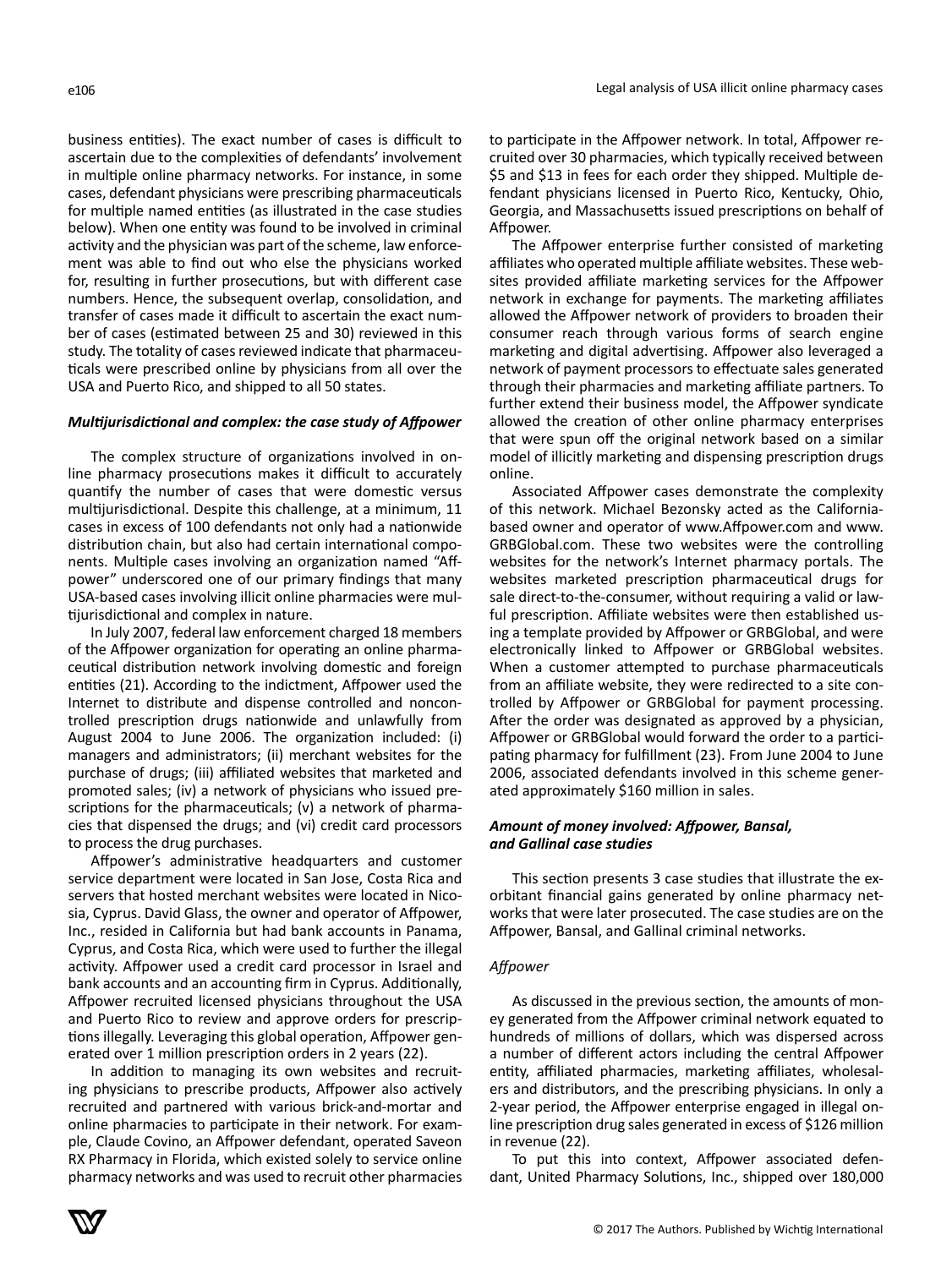prescriptions in just a 10-month period. The shipments included 135,272 controlled substances and 48,798 noncontrolled substances, which generated \$8,229,119 in gross payments to United Pharmacy Solutions and another pharmacy owned by a related defendant, RX Medical One. RX Medical One, then dispensed the controlled substances directly to the patient, generating \$33,676,926.63 in gross revenue in a 9-month period. RX Medical One also paid Dr. Ranvir Ahlawat (who also owned and operated his own separate Internet site www.rx-stop. com) \$1,344,505 for reviewing online orders and prescribing 114,684 controlled substances and 69,766 noncontrolled substances in a 16-month period.

#### *Bansal Organization*

Large financial gains were not limited to the Affpower affiliated cases. The "Bansal organization," as it's referred to in an 81-page criminal indictment, involved 17 individual defendants, and some additional individuals (including 2 from Costa Rica) who were criminally charged in an associated case. The Bansal Organization sold more than 11 million prescription pills, many of them controlled substances, to more than 60,000 purchasers in the USA and grossed at least \$8 million dollars in just over 1 year.

Akhil Bansal, a licensed physician in India completing his MBA and a Masters in Healthcare Finance at Temple University, was the head of the organization. His father, Brij Bansal was also a licensed physician in India where he received drug orders from the USA and elsewhere. The organization sold to customers throughout the USA without requiring a medical exam by a physician, and shipped products to other countries. Akhil's sister and brother-in-law, (also residing in India) acted as sales and marketing managers. Atul Patil, Akhil's roommate, resided in Pennsylvania and solicited individuals on behalf of the Bansal Organization to ship controlled substances, and established offshore accounts. With the large quantities of pharmaceuticals being shipped from India to fulfill consumer orders, the Bansal Organization required a depot center where the drugs could be stored until their final shipment to USA customers. Bansal depot centers were operated from New York and serviced other Internet pharmacy websites based in Costa Rica, employing over 50 people.

In furtherance of this illegal activity, the Bansal Organization used financial institutions outside the USA to transact payments, including numerous wire transfers to and from Cyprus, India (multiple locations), Singapore, the Channel Islands, Isle of Man, the West Indies, Antigua, and Canada (24). Multiple USA financial institutions were involved including Bank of America, Fleet Bank, Wachovia, United National Federal Credit Union, PNC Bank, Commerce Bank, Citizens Bank, and Fifth Third Bank, all of which were identified as either receiving or sending wire transfers to facilitate payment for controlled substances (24). There were 41 bank accounts used in this illegal operation – 26 in the USA and the remainder located in foreign countries.

## *Juan Gallinal Network*

In the case against Juan Gallinal and 6 co-defendants, a smaller criminal network and its characteristics are described. Vineet Chhabra (head of the Chhabra Organization that also engaged in illegal sales of controlled substances) introduced former Virginia police officer, Juan Gallinal, to the business of Internet pharmacies. In an effort to hide their illegal actions, the defendants set up sham corporations and used a server in Switzerland. The defendants made approximately \$9.8 million during a 3-year period.

Gallinal's organization shipped hydrocodone, Xanax, codeine, and phentermine nationwide from a "pill mill" in Florida. Gallinal and his co-defendants (which also included another ex-police officer) fraudulently used physicians' DEA numbers to legitimize prescriptions without the physicians' knowledge or consent (25). When the Gallinal organization received an Internet order they would sometimes contact the physician's office listed on the online patient questionnaire. The physician's office would either respond saying they did not authorize the prescription or they would not respond at all. The defendants would then find a physician in the vicinity of the patient's address and locate that physician's DEA number. They would then fraudulently use the DEA number and ship the prescriptions to the patient, many times charging 10 times the price of the drugs.

#### *Classes of drugs: the case of Pharmacom*

Our legal review included cases involving both controlled and noncontrolled substances dispensed online, but the most common class of drugs implicated in prosecuted cases were controlled substances. (For a complete list of the drugsidentified in court documents see Appendix B, available online as Supplementary material at http://medicine-access.pointofcarejournals.com).

Illustrating the scope of illegal online sale and distribution of controlled substances is a case that occurred in 2003, 5 years prior to the passage of the RHA. At the time, this was the largest federal prosecution of an Internet pharmacy case. In 2003, the Union Family Pharmacy in Dubuque, Iowa, dispensed diet pills to a customer in California. The doctor who issued the prescription was a resident of, and licensed to practice medicine in, Mississippi and dispensed the drug based on an online questionnaire. This was just the beginning of unraveling a much larger case, which eventually resulted in the conviction of over 25 defendants and over \$7 million in forfeitures. It also resulted in the investigation and successful prosecution of 2 Internet-based pharmacy entities: Pharmacom and Medical Web Services.

In the Pharmacom case, federal law enforcement agents, executing a search warrant at the Union Family Pharmacy, uncovered that the pharmacy had unlawfully dispensed more than 1.1 million pharmaceuticals over a 6-month period. The pharmaceuticals included prescription pain, diet, and psychiatric pills. Many of the prescriptions resulted from client questionnaires that originated with Pharmacom International Corporation. Agents also discovered that during a 3-week period in 2003, the Union Family Pharmacy had filled approximately 5,172 online-prescriptions for Pharmacom alone; none were issued in the usual course of professional treatment. Alarmingly, over 94% of these orders were for controlled substances, with the overwhelming majority dispensed for hydrocodone (26).

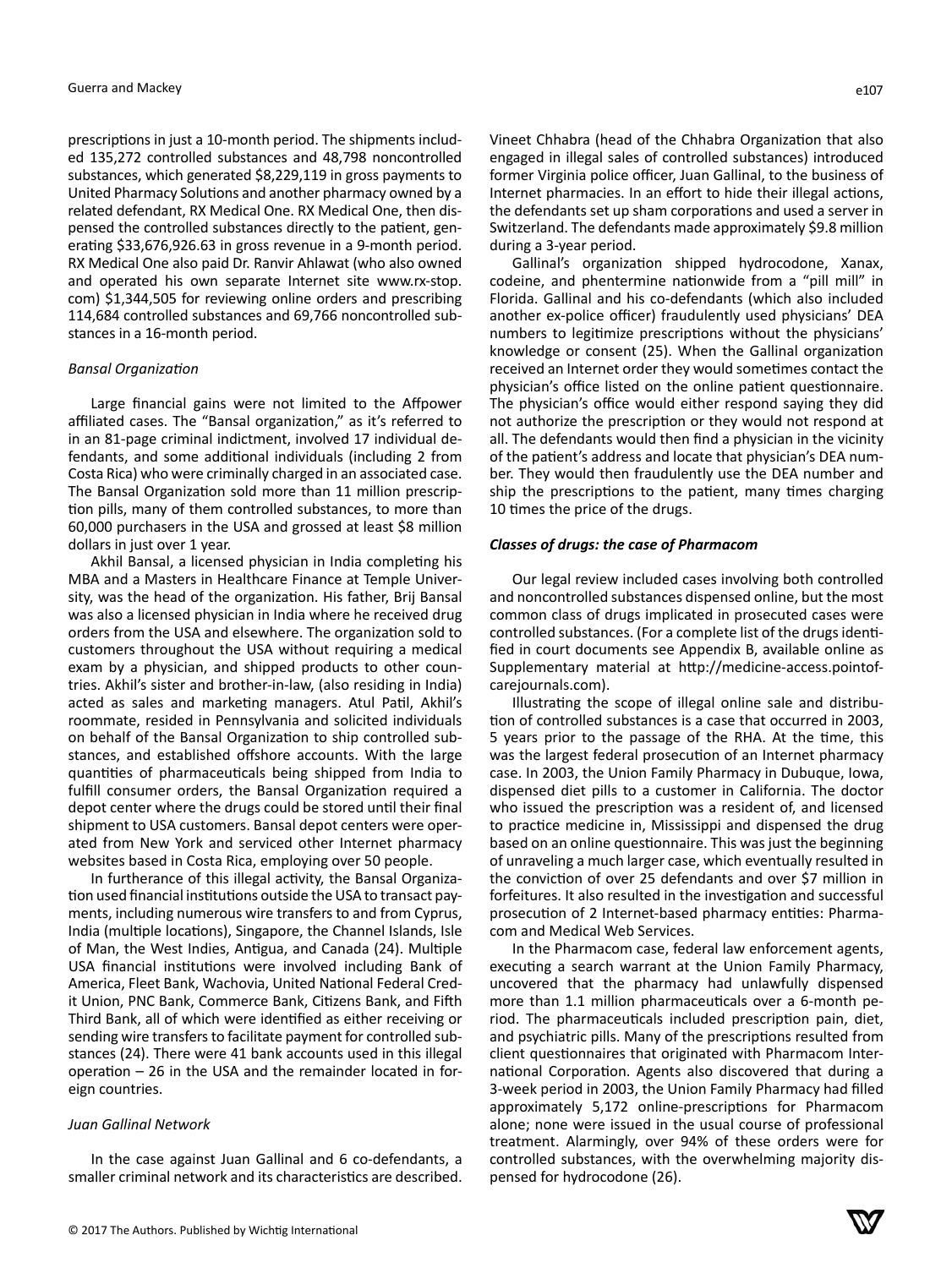In September 2003, federal law enforcement was alerted by Federal Express that it had a number of parcels that were returned to the Union Family Pharmacy from its customers. In 1 of the packages, a letter from an attorney in Wisconsin stated, "UFP sent valium and vicodin to ourson, Kyle, a minor, with a prescription issued by Dr. Carlos Barrera prescribed from information provided over the Internet and phone" (26). According to an In Rem forfeiture document, employees at the Union Family Pharmacy stated they had received several complaint calls from parents of minors that had ordered and received prescription drugs through Internet transactions. Another complaint came from an individual who claimed her neighbor was receiving packages of drugs from the Union Family Pharmacy and selling them on the street.

Case documents also revealed that physicians involved with the Union Family Pharmacy were involved with other Internet pharmacy schemes. For example, some of the physicians charged in this case also issued prescriptions for the Bezonsky and Affpower cases previously discussed.

## *Patient safety issues: multiple cases*

Patient safety concerns regarding illegal online pharmacies focus on the inherent risks associated with physicians prescribing pharmaceuticals to patients with whom they have never had any physical contact or relationship. Further illustrating this risk, there were a number of physicians in Puerto Rico who prescribed pharmaceuticals to patients throughout the USA. In *United States of America v. Alfred Valdivieso-Rodriguez et al*, 7 Puerto Rican physicians were indicted and sentenced. In the superseding indictment, it was noted that an individual "was hospitalized for a drug overdose and was in the possession of two prescription bottles of phentermine authorized Dr. Valdivieso-Rodriguez" (27). Dr. Valdivieso-Rodriguez had prescribed 2 prescriptions for a total of 180 units of 37.5 mg of phentermine on the same day to the individual who overdosed. Aside from the criminal aspect of violating USA laws regulating controlled substances, the action could also constitute medical negligence given the risk to the patient of overdose, and that the physician had never had a face-to-face consult.

In the same indictment, Dr. Maileen Lugo-Torres prescribed 90 units of hydrocodone, a Schedule III controlled substance to "G.K." A mere 2 days later, Dr. Lugo-Torres issued a prescription to the same person for another 90 units of hydrocodone. Eight days later, court documents state that "as a result of the two prescriptions issued by [Dr.] Lugo-Torres, G.K. died of a drug overdose of hydrocodone" (27). In the subsequent prosecution, Dr. Lugo-Torres was given 3 years' probation, 800 community service hours, and paid a \$100 Special Assessment after pleading guilty to Conspiracy to Distribute a Controlled Substance.

Another associated patient safety event occurred in Chicago when Doctors Ranvir Ahlawat and Steven Klinman were sued civilly for injuries to a patient to whom they prescribed pharmaceuticals. The patient, Craig Schmidt, sued both doctors for injuries he suffered after being prescribed alprazolam by Dr. Klinman, and Ultram by Dr. Ahlawat. Leading up to the injury, Schmidt filled out an online questionnaire for Xanax on May 7, 2004. Unbeknown to Schmidt, both doctors were able to obtain the questionnaire and authorize the prescriptions. Dr. Klinman prescribed alprazolam (2 mg) and Dr. Ahlawat prescribed Ultram (50 mg). Schmidt received packages containing the drugs from 2 separate online pharmacies, took the pills, and was later pulled over by police and charged with driving under the influence after a hit and run. Later that day, he suffered a heart attack and anoxic encephalopathy before falling into a coma, and he spent several weeks in the hospital. Allegedly, the alprazolam he received contained more than the usual dosage a doctor would prescribe.

Dr. Klinman settled outside of court for \$650,000 after unsuccessfully trying to file a third-party complaint against the Police Department. Dr. Ahlawat took the case to trial and the jury found in his favor. Dr. Ahlawat's lawyer was able to prove that the higher dosage Xanax wasthe cause of Schmidt's injuries as opposed to the Ultram he prescribed. Both physicians were later successfully criminally charged and sentenced in other cases (Dr. Ahlawat was involved in 8 federal criminal cases and Dr. Klinman 3 criminal cases, all involving illegal issuance of online prescriptions).

Other patient safety issues were also detailed in the Pharmacom case previously discussed. The Iowa Board of Pharmacy interviewed customers who purchased from Pharmacom-related websites and discovered the following patient safety issues (among others):

- One customer stated that he purchased 60 hydrocodone pills, but he was given the wrong strength.
- Another patient stated that after placing her order she received an email stating that the physician needed to speak with her. She was never contacted, but still received her order of hydrocodone.
- A recovering narcotics addict and former nurse stated that she had degeneration of the cervical spine and needed Norco. However, it was discovered during the investigation that she did not have cervical spine degeneration and that she was so well-known in Iowa as a drug addict that she could not obtain drugs anywhere but online.
- A lawyer and recovering substance abuser was purchasing Xanax online. He said purchasing drugs online was an easy way to take care of his habit (26).

# *Types of charges and penalties*

Many of the cases reviewed involved similar charges but had disparate outcomes in relation to sentencing. Since these criminal enterprises involved a multitude of individuals who were used to achieve their criminal objectives, the charge of conspiracy (18 USC 371) was used in many indictments. For example, many defendants were charged with conspiracy to distribute controlled substances (21 USC 846) or conspiracy to launder money (21 USC 1956). Table II includes a list of the common charges included in criminal indictments, and Table III provides details on criminal defendant networks from cases reviewed and discussed.

Alarmingly, none of the cases reviewed involved charges associated with serious bodily injury or manslaughter for the negligent distribution or dispensing of pharmaceuticals by physicians to patients with whom the physicians never had contact. The absence of criminal charges likely relates to the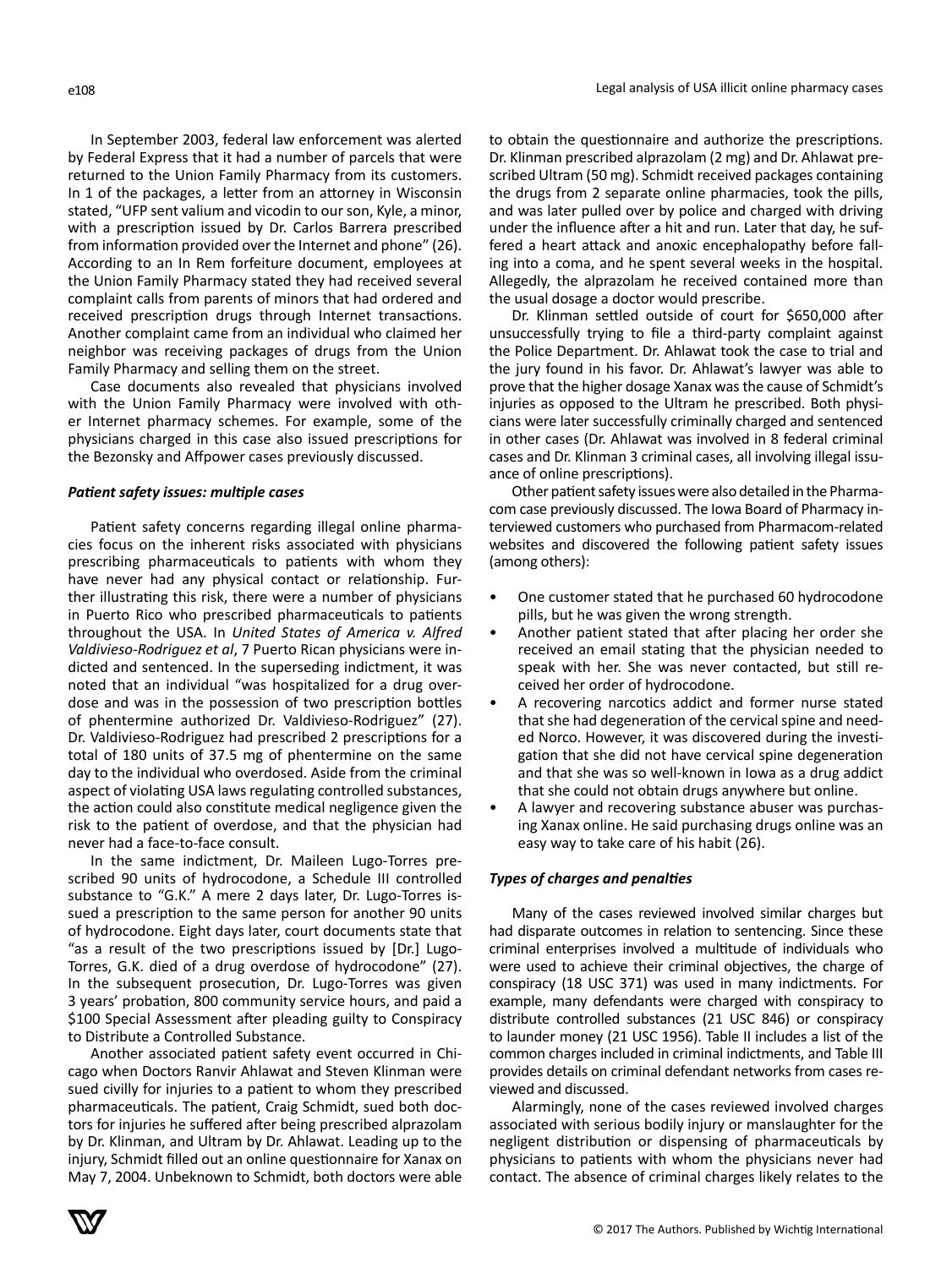inability to prove intent to harm. However, it could be argued that at the very least, doctors who prescribed drugs that resulted in injuries or death were reckless or negligent. In many cases prosecutors likely chose to pursue charges that could be more easily proved in order to avoid drawn-out trials.

However, given the clear patient safety risk associated with the operation of illicit online pharmacies (including the sale of controlled substances), penalties imposed by federal prosecutions do not appear to have parity. Penalties varied widely in respect to restitution as well as imprisonment. The maximum sentence observed was 30 years imprisonment while the shortest sentence involved neither imprisonment nor probation. Restitution varied from zero to more than \$24 million for individual defendants. Legitimate business entities, such as Google and United Parcel Service, paid the highest fines for their involvement in these schemes (discussed below).

In considering whether sentencing is a strong deterrent, one example is Puerto Rican physician, Dr. Lugo-Torres, who prescribed drugs to a patient who then overdosed on those same drugs. Though there was a patient death directly attributable to this activity, Dr. Lugo-Torres received only 3 years' probation and 800 hours of community service, and did not pay any fines or restitution. Dr. Ogle, implicated in the death of Ryan Haight, received a sentence of 24 months and criminal restitution in excess of \$8,000 to the parents of Haight. He was also jointly and severally liable for \$2 million in civil damages.

At the other end of the spectrum, individual defendants who were owners of online criminal enterprises faced more severe sentences and much higher fines and restitution. Christopher Smith, a spammer, and owner of Xpress Pharmacy, received 30 years imprisonment and a fine in excess of \$24 million. Akhil Bansal (Bansal Organization) received 30 years imprisonment and a fine in excess of \$8 million for his role in importing and selling drugs to USA consumers. Michael Bezonsky (Affpower) received a sentence of 5 years and was fined in excess of \$12 million. None of these individuals were directly implicated in causing the death of a patient consumer, but received high fines and sentencing because of their extensive involvement and management of large-scale Internet pharmacy criminal networks that illegally generated large sums of money.

In a rare case of high-profile corporate enforcement, the technology company Google agreed to forfeit \$500 million resulting from its online sponsored ads for prescription drug sales originating from Canadian online pharmacies. Similarly, United Parcel Service, Inc. agreed to forfeit \$40 million for shipping drugs purchased from illegal Internet pharmacies. FedEx Corp., on the other hand, was able to avoid fines as high as \$1.6 billion for shipping illegal online prescriptions when federal prosecutors dismissed the case during trial (28). FedEx nevertheless said it would cease shipping packages from the illegal pharmacies.

## **Discussion**

Based on our review, one primary conclusion stands out: punishment has not acted as a sufficient deterrent given the vast sums of money that can be generated through criminal **TABLE II -** Common criminal charges in cases reviewed

| <b>United States Code</b>         | Charge                                                                 |
|-----------------------------------|------------------------------------------------------------------------|
| 18 U.S.C., Sec. 371               | Conspiracy                                                             |
| 18 U.S.C., Sec. 1341              | Mail Fraud                                                             |
| 18 U.S.C., Sec. 1956(h)           | Conspiracy to Commit Money<br>Laundering                               |
| 18 U.S.C., Sec. 1956 (a)(1)(B)(i) | Money Laundering                                                       |
| 18 U.S.C., Sec. 1956(a)(1)        | Promotional Money Laundering                                           |
| 18 U.S.C., Sec. 1956(a)(2)        | International Money Laundering                                         |
| 18 U.S.C., Sec. 1957              | <b>Transactional Money Laundering</b>                                  |
| 18 U.S.C., Sec. 2                 | Aiding & Abetting                                                      |
| 18 U.S.C., Sec. 982(a)(1)         | <b>Criminal Forfeiture</b>                                             |
| 18 U.S.C., 1957(a)                | Monetary Transactions in<br>Proceeds of Specified Unlawful<br>Activity |
| 18 U.S.C., Sec. 1962(d)           | Racketeering Conspiracy                                                |
| 18 U.S.C., Sec. 1962(c)           | Racketeering                                                           |
| 18 U.S.C., Sec. 1349              | Conspiracy to Commit Wire and<br>Mail Fraud                            |
| 18 U.S.C., Sec. 1343              | Wire Fraud                                                             |
| 18 U.S.C., Sec. 982               | Criminal Forfeiture                                                    |
| 18 U.S.C., Sec. 1001              | False Statement During a Federal<br>Investigation                      |
| 21 U.S.C., Sec. 846               | Conspiracy to Distribute<br>Controlled Substances                      |
| 21 U.S.C., Sec. 841(a)(1)         | Distribution of Controlled<br>Substances                               |
| 21 U.S.C., Sec. 331(k)            | Distribution of Misbranded Drugs                                       |
| 21 U.S.C., Sec. 963               | Conspiracy to Import Controlled<br>Substances                          |
| 21 U.S.C., Sec. 848               | <b>Continuing Criminal Enterprise</b>                                  |
| 21 U.S.C., Sec. 331(a)            | Introduction of Misbranded<br>Drugs Into Interstate Commerce           |

participation in illicit online pharmacies. Examples of this imbalance occur throughout this "alternate" supply chain, including physicians like Dr. Ahlawat who had his own private practice, and who was issuing prescriptions for multiple online pharmacies, including Affpower. In a 10-month period he made \$1.3 million dollars for issuing prescriptions to patients with whom he never had contact (23). His prosecution resulted in a loss of his medical license, but he only received probation and experienced no time in custody. Pharmacists and pharmacies were also in the position to reap financial rewards, such as the \$8.2 million dollars paid to Atchildiev (pharmacistin Affpower case) in a 10-month period for filling and shipping pharmaceuticals (23). Atchildiev received a sentence of 2 years' probation and his pharmacy, Universal Pharmacy Solutions, Inc. had to forfeit more than \$18 million (29, 30).

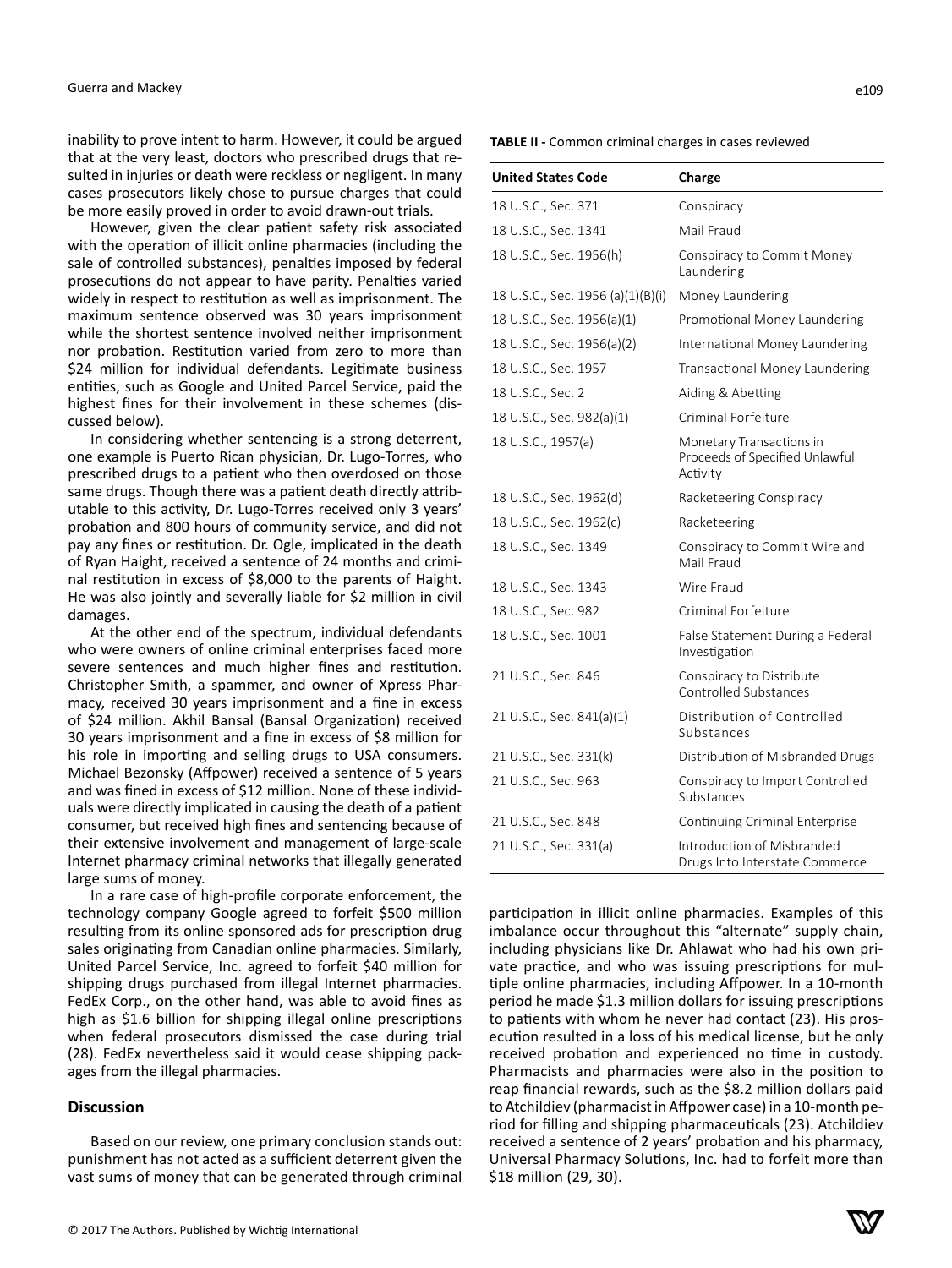| Puerto Rico Physicians                                             |                                                                                                                                                                                                                 |                                                                                                                                                                                                                                                                        |
|--------------------------------------------------------------------|-----------------------------------------------------------------------------------------------------------------------------------------------------------------------------------------------------------------|------------------------------------------------------------------------------------------------------------------------------------------------------------------------------------------------------------------------------------------------------------------------|
| Name/Role                                                          | Charges                                                                                                                                                                                                         | Conviction/Sentence                                                                                                                                                                                                                                                    |
| Dr. Lugo/Physician (patient<br>death due to overdose)              | Controlled Substances, Distribution of Misbranded Drugs, Aiding<br>Conspiracy to Distribute<br>Money Laundering and Criminal<br>Distribution of Controlled Substances,<br>& Abetting, Wire Fraud,<br>Forfeiture | Plead guilty to one count of conspiracy to distribute controlled substances.<br>3 years' probation and 800 hours of community service. \$100 special<br>assessment. No restitution                                                                                     |
| Physician (patient overdose)<br>Dr. Valdivieso-Rodriguez/          | Controlled Substances, Distribution of Misbranded Drugs, Aiding<br>Distribution of Controlled Substances, Conspiracy to Distribute<br>Money Laundering and Criminal<br>& Abetting, Wire Fraud,<br>Forfeiture    | 2-year prison sentence, 3 years' supervised release, 96 hours of community<br>Plead guilty to one count of conspiracy to distribute controlled substances.<br>Forfeited real estate and bank accounts in Puerto Rico<br>service, and lost medical license.             |
| Dr. Plaza-Rodriguez/Physician                                      | Controlled Substances, Distribution of Misbranded Drugs, Aiding<br>Distribution of Controlled Substances, Conspiracy to Distribute<br>Money Laundering and Criminal<br>& Abetting, Wire Fraud,<br>Forfeiture    | Plead guilty to one count of conspiracy to distribute controlled substances.<br>5 month sentence, 3 years' supervised release, \$100 special assessment,<br>forfeit DEA license, ASSMCA license and \$74,309.60                                                        |
| Dr. Seda-Olmo/Physician                                            | Controlled Substances, Distribution of Misbranded Drugs, Aiding<br>Distribution of Controlled Substances, Conspiracy to Distribute<br>Money Laundering and Criminal<br>& Abetting, Wire Fraud,<br>Forfeiture    | Plead guilty to one count of conspiracy to distribute controlled substances.<br>3 years' probation, \$100 special assessment, forfeit \$138,248                                                                                                                        |
| Dr. Ramos-Gonzalez/Physician                                       | Controlled Substances, Distribution of Misbranded Drugs, Aiding<br>Distribution of Controlled Substances, Conspiracy to Distribute<br>Money Laundering and Criminal<br>& Abetting, Wire fraud,<br>Forfeiture    | Plead guilty to one count of conspiracy to distribute controlled substances.<br>3 years' probation, \$100 special assessment, and forfeit \$64,000                                                                                                                     |
| Dr. Tosado-Polanco/Physician                                       | Distribution of Controlled Substances, Conspiracy to Distribute<br>Fraud, Money Laundering and Criminal<br>Controlled Substances, Distribution of Misbranded Drugs,<br>Aiding & Abetting, Wire<br>Forfeiture    | Plead guilty to one count of conspiracy to distribute controlled substances.<br>3 years' probation, \$100 special assessment, and forfeit \$74,309                                                                                                                     |
| Dr. Lecompte-Torres/Physician                                      | ವ<br>Controlled Substances, Distribution of Misbranded Drugs, Aiding<br>Abetting, Wire Fraud, Money Laundering and Criminal Forfeiture<br>Substances, Conspiracy to Distribute<br>Distribution of Controlled    | Plead guilty to one count of conspiracy to distribute controlled substances.<br>3 years' probation and \$100 special assessment                                                                                                                                        |
| Pharmacom                                                          |                                                                                                                                                                                                                 |                                                                                                                                                                                                                                                                        |
| Orlando Birbragher/Principal<br>owner and operator of<br>Pharmacom | Drug Conspiracy and Money Laundering                                                                                                                                                                            | Plead guilty to conspiracy to distribute controlled substances with forfeiture<br>allegations and money laundering.                                                                                                                                                    |
|                                                                    |                                                                                                                                                                                                                 | Originally received a 35-month sentence that was reduced to time served,<br>criminal & civil forfeitures. Bank accounts & real property were seized to<br>2 years' supervised release, \$200 special assessment, and \$3,784,023 in<br>satisfy the forfeiture judgment |
|                                                                    |                                                                                                                                                                                                                 | To be continued                                                                                                                                                                                                                                                        |

**TABLE III -** Defendants and associated penalties

 $\mathbb Z$ 

TABLE III - Defendants and associated penalties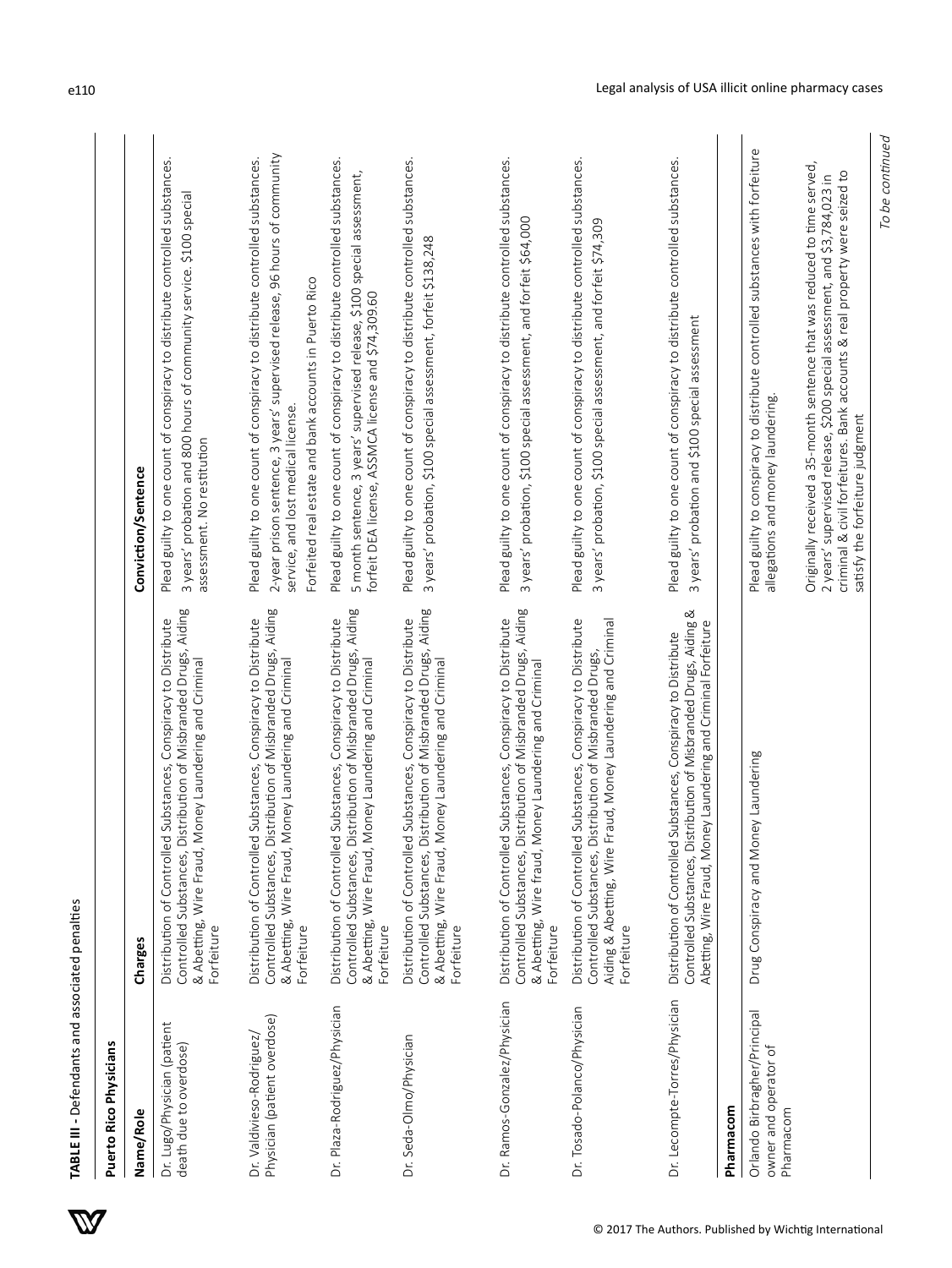| S |
|---|
|   |
|   |
|   |
|   |
|   |
|   |
|   |
| ľ |
|   |
| í |
|   |
|   |
|   |
|   |
|   |
|   |
|   |

| <b>Puerto Rico Physicians</b>                                                                 |                                                                                                                                                   |                                                                                                                                                                                                                                                                                                                                                |
|-----------------------------------------------------------------------------------------------|---------------------------------------------------------------------------------------------------------------------------------------------------|------------------------------------------------------------------------------------------------------------------------------------------------------------------------------------------------------------------------------------------------------------------------------------------------------------------------------------------------|
| Name/Role                                                                                     | Charges                                                                                                                                           | Conviction/Sentence                                                                                                                                                                                                                                                                                                                            |
| Marshall Kanner/Principal<br>owner and operator of<br>Pharmacom.                              | Drug Conspiracy and Money Laundering                                                                                                              | Plead guilty to conspiracy to dispense controlled substances and conspiracy<br>to launder money.                                                                                                                                                                                                                                               |
|                                                                                               |                                                                                                                                                   | forfeit \$1,575,964.45 (1999 Baja 38-foot boat and other seized to satisfy<br>program, 2 years' supervised release, \$200 special assessment, &<br>32-month sentence, 500-hour residential drug abuse treatment<br>forfeiture judgment)                                                                                                        |
| Alexis M. Avello/Secretary &<br>Director of Pharmacom                                         | Willfully Making and Subscribing a False Tax Return                                                                                               | Willfully making and subscribing a false tax return.                                                                                                                                                                                                                                                                                           |
|                                                                                               |                                                                                                                                                   | dollar amount.] reimburse cost of prosecution, & forfeited \$19,313.47 held in<br>36-month sentence, 1 year supervised release, \$100 special assessment,<br>\$558,566 restitution to IRS, \$61,4147[AUTHOR: please check and amend this<br>bank account. (Should have forfeited a total of \$3,001,835 in ill-gotten gains<br>from Pharmacom) |
| Miguel Harris-Birbragher/<br>Physician Recruiter                                              | False Statement During a Federal Investigation                                                                                                    | Plead guilty to false statement during a federal investigation.                                                                                                                                                                                                                                                                                |
|                                                                                               |                                                                                                                                                   | 3-month sentence, 3-month home confinement, 2 years' supervised<br>release, \$100 special assessment and \$3,000 fine                                                                                                                                                                                                                          |
| Dr. Peter Lopez/Physician (not<br>prescriptions for Pharmacom)<br>licensed at time of issuing | Conspiracy to Distribute Controlled Substances, Conspiracy to<br>Launder Money, Distribution of Controlled Substances, and<br>Criminal Forfeiture | 22-month sentence, 2 years' supervised release, \$200 special assessment,<br>Plead guilty to conspiracy to dispense & cause to dispense controlled sub-<br>stances, and conspiracy to launder money.<br>and \$242,171 forfeiture                                                                                                               |
| Dr. Armando Angulo/<br>Physician (FL)                                                         | Conspiracy to Distribute Controlled Substances, Conspiracy to<br>Launder Money, Distribution of Controlled Substances, and<br>Criminal Forfeiture | ceeded more than 400,000 documents and two terabytes of ESI that federal<br>ment. Panama does not extradite their citizens. The evidence in his case ex-<br>Charges dismissed with prejudice because he fled to Panama after indict-<br>aw enforcement says it's too expensive to maintain                                                     |
| Dr. Roselyn Rice/Physician (VA)                                                               | Conspiracy to Distribute Controlled Substances, Money<br>Laundering, and Forfeiture                                                               | Conspiracy to distribute controlled substances and money laundering.                                                                                                                                                                                                                                                                           |
|                                                                                               |                                                                                                                                                   | 22-month sentence, 2 years' supervised release, \$200 special assessment,<br>and forfeited \$137,180                                                                                                                                                                                                                                           |
| Dr. Thomas Hanny/<br>Physician (CT)                                                           | Conspiracy to Distribute Controlled Substances, Money<br>Laundering, and Forfeiture                                                               | Conspiracy to distribute controlled substances and money laundering.                                                                                                                                                                                                                                                                           |
|                                                                                               |                                                                                                                                                   | 33-month sentence later amended to 23 months, 2 years' supervised release,<br>\$300 special assessment and \$57,329.39 forfeiture                                                                                                                                                                                                              |

To be continued To be continued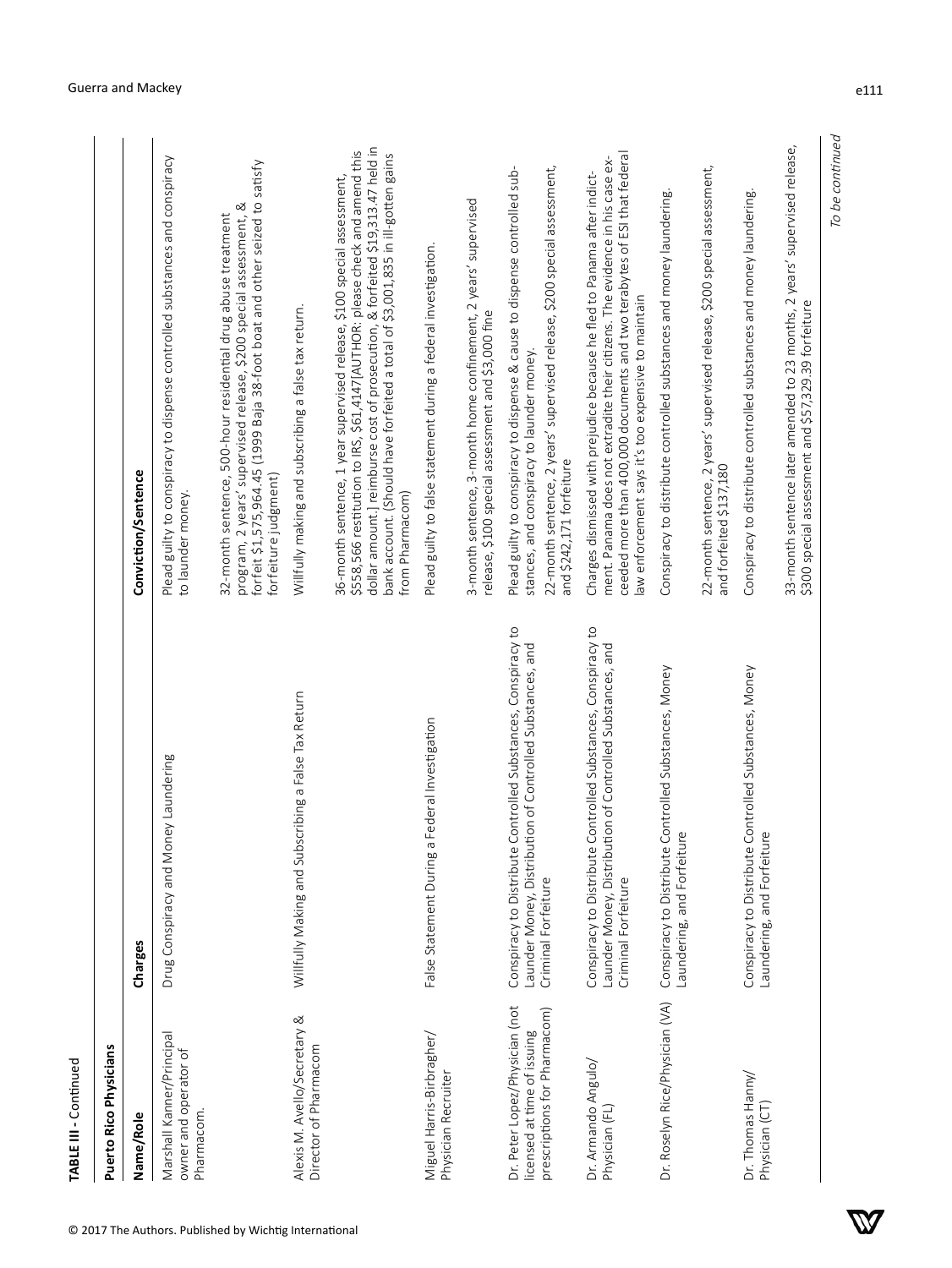| <b>Puerto Rico Physicians</b>                     |                                                                                                       |                                                                                                                                                                           |
|---------------------------------------------------|-------------------------------------------------------------------------------------------------------|---------------------------------------------------------------------------------------------------------------------------------------------------------------------------|
| Name/Role                                         | Charges                                                                                               | Conviction/Sentence                                                                                                                                                       |
| Dr. Mario Diaz/Physician (FL)                     | Controlled Substances, Money<br>Laundering, and Forfeiture<br>Conspiracy to Distribute                | Conspiracy to distribute controlled substances and money laundering                                                                                                       |
|                                                   |                                                                                                       | 30-month sentence, 2 years' supervised release, \$200 special assessment,<br>and \$272.061 forfeiture. Lost license                                                       |
| Dr. Carlos Barrera/Physician<br>(FL)              | Controlled Substances, Money Launder-<br>Conspiracy to Distribute<br>ing, and Forfeiture              | Conspiracy to distribute controlled substances and conspiracy to launder<br>money                                                                                         |
|                                                   |                                                                                                       | 6-month home confinement, 3-years' probation, \$200 special assessment<br>and \$10,000 criminal fine. Forfeited license                                                   |
| Dr. Magaly Bethencourt/<br>Physician              | Controlled Substances and Forfeiture<br>Conspiracy to Distribute                                      | Plead guilty to conspiracy to distribute controlled substances.                                                                                                           |
|                                                   |                                                                                                       | 6-month home detention, 2 years' probation, \$100 special assessment,<br>\$7,710 forfeiture and lost license                                                              |
| Dr. Apryl Mamzette McNeil/<br>Physician (NY)      | Controlled Substances, Conspiracy to<br>feiture<br>Conspiracy to Distribute<br>Launder Money and Forf | Plead guilty to conspiracy to distribute controlled substances and conspiracy<br>to launder money.                                                                        |
|                                                   |                                                                                                       | 20-month sentence, 2 years' supervised release, \$200 special assessment<br>and \$26,960 forfeiture. Lost license                                                         |
| Dr. Absylom Nyamekye/<br>Physician (NY)           | Controlled Substances, Conspiracy to<br>eiture<br>Conspiracy to Distribute<br>Launder Money and Forf  | Plead guilty to conspiracy to distribute controlled substances and conspiracy<br>to launder money.                                                                        |
|                                                   |                                                                                                       | 20-month sentence, 2 years' supervised release, \$200 special assessment<br>and \$36,286 forfeiture. Lost license                                                         |
| <b>Medical Web Services</b>                       |                                                                                                       |                                                                                                                                                                           |
| Medical Web Services (Orlando                     | Controlled Substances and Distribution<br>Conspiracy to Distribute                                    | Plead guilty to conspiracy to distribute controlled substances.                                                                                                           |
| Birbragher was one of the<br>owners)              | of Controlled Substances                                                                              | sessment, \$1,000,000 fine, \$459,114.81 forfeiture and \$526,343.98 forfeited<br>2-year probation involving resuming business operations, \$400 special as-<br>by owners |
| Dr. Stephen Ancier/Physician                      | Controlled Substances and Distribution<br>Conspiracy to Distribute                                    | Pled guilty to conspiracy to distribute controlled substances.                                                                                                            |
| (PA and WA)                                       | of Controlled Substances                                                                              | \$7,500 fine, \$465,955 forfeiture (Hawaii property seized as partial satisfaction)<br>60-month sentence, 3 years' supervised release, \$100 special assessment,          |
| Dr. David Baron/Physician (CO)                    | Controlled Substances and Distribution<br>Conspiracy to Distribute<br>of Controlled Substances        | 27-month sentence, 2 years' supervised release, \$100 special assessment,<br>Pled guilty to conspiracy to distribute controlled substances<br>and \$65,099 forfeiture     |
| Dr. Felix Rodriguez-Schmidt/<br>Physician (PR)    | Controlled Substances and Distribution<br>Conspiracy to Distribute<br>of Controlled Substances        | Entered into Pre-trial Diversion Agreement and the case was dismissed with-<br>out prejudice. No other facts are known                                                    |
| Dr. Alexis Roman-Torres/<br>Physician (PR)        | Controlled Substances and Distribution<br>Conspiracy to Distribute<br>of Controlled Substances        | 18-month sentence, 3 years' supervised release, \$100 special assessment,<br>Pled guilty to conspiracy to distribute a controlled substance.<br>and \$134,130 forfeiture  |
| Dr. Kimberly Trever/Physician<br>$\sum_{i=1}^{n}$ | Controlled Substances and Distribution<br>Conspiracy to Distribute<br>of Controlled Substances        | Entered into Pre-trial Diversion Agreement and the case was dismissed with-<br>out prejudice. No other facts are known                                                    |

**TABLE III -** Continued

TABLE III - Continued

 $\varpi$ 

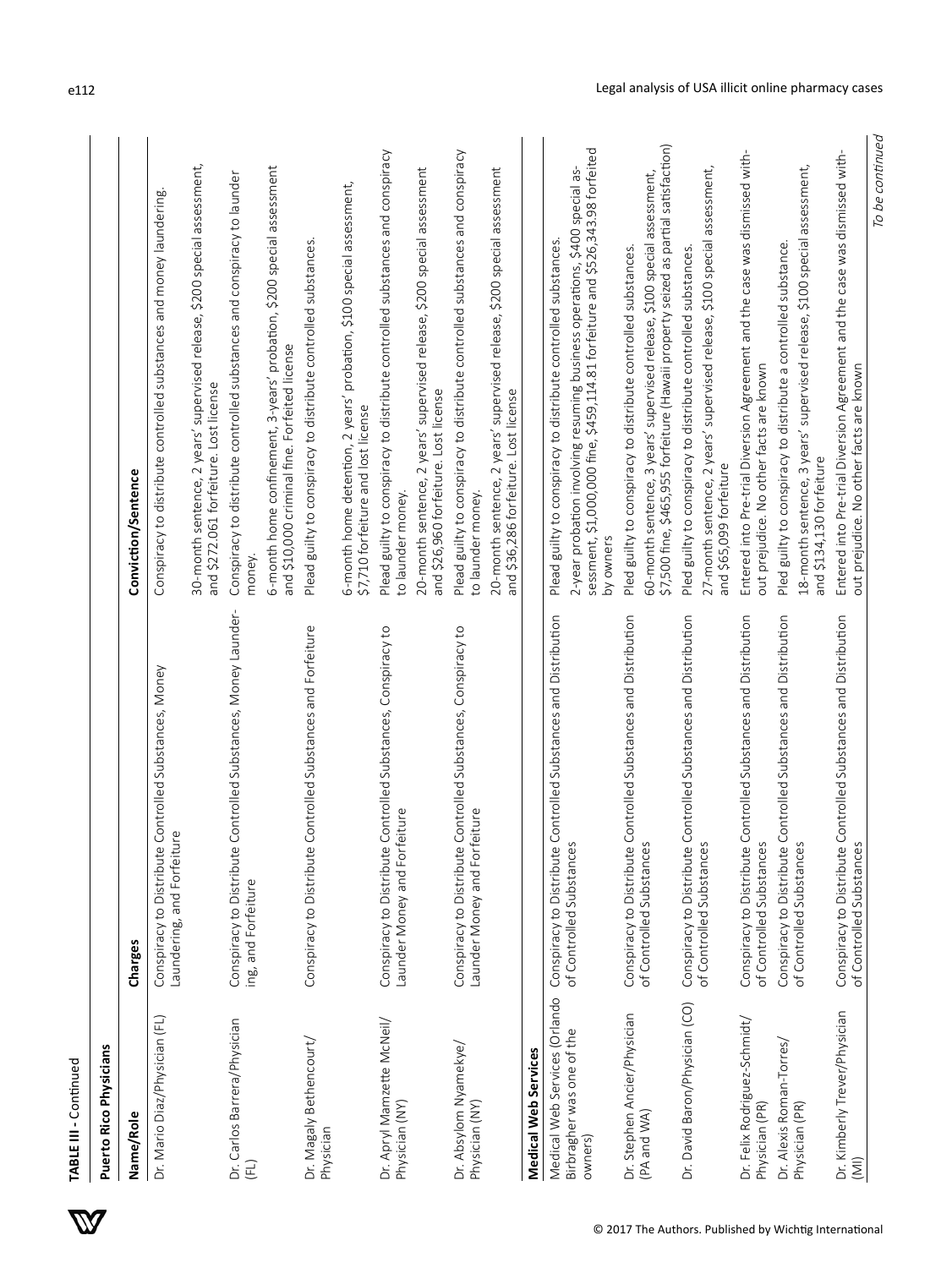| l |
|---|
| ć |
|   |
|   |
|   |
|   |
|   |
|   |
|   |
|   |
|   |
|   |

| <b>Puerto Rico Physicians</b>                                                             |                                                                                                                                                                                                                                                                                                                                                                                                            |                                                                                                                                                                                                                                                                                                                                                                                                                                                                             |
|-------------------------------------------------------------------------------------------|------------------------------------------------------------------------------------------------------------------------------------------------------------------------------------------------------------------------------------------------------------------------------------------------------------------------------------------------------------------------------------------------------------|-----------------------------------------------------------------------------------------------------------------------------------------------------------------------------------------------------------------------------------------------------------------------------------------------------------------------------------------------------------------------------------------------------------------------------------------------------------------------------|
| Name/Role                                                                                 | Charges                                                                                                                                                                                                                                                                                                                                                                                                    | Conviction/Sentence                                                                                                                                                                                                                                                                                                                                                                                                                                                         |
| Iric Spears/Recruited Physicians                                                          | Conspiracy to Distribute Controlled Substances and Distribution<br>of Controlled Substances                                                                                                                                                                                                                                                                                                                | 36-month sentence, 12 months' supervised release, \$100 special assessment<br>Plead guilty to conspiracy to distribute controlled substances.<br>and \$37,698.47 forfeiture                                                                                                                                                                                                                                                                                                 |
| Dr. Rene Guerra/Physician (FL)                                                            | Controlled Substances and Forfeiture<br>Conspiracy to Distribute                                                                                                                                                                                                                                                                                                                                           | Pled guilty to conspiracy to distribute controlled substances. 18-month<br>sentence, 2 years' supervised release, \$100 special assessment, and<br>\$6,000 fine                                                                                                                                                                                                                                                                                                             |
| Dr. Jose Crespin/Physician (FL)                                                           | Conspiracy to Distribute Controlled Substances, Money<br>Laundering and Forfeiture                                                                                                                                                                                                                                                                                                                         | Pled guilty to conspiracy to distribute controlled substances and money<br>laundering.                                                                                                                                                                                                                                                                                                                                                                                      |
|                                                                                           |                                                                                                                                                                                                                                                                                                                                                                                                            | 7-month sentence, 2 years' supervised release, \$200 special assessment, and<br>\$75,398 forfeiture                                                                                                                                                                                                                                                                                                                                                                         |
| Dr. Michael Millette/Physician<br>$\supseteq$                                             | Conspiracy to Distribute Controlled Substances, Money<br>Laundering and Forfeiture                                                                                                                                                                                                                                                                                                                         | Pled guilty to conspiracy to distribute controlled substances and conspiracy<br>to launder money.                                                                                                                                                                                                                                                                                                                                                                           |
|                                                                                           |                                                                                                                                                                                                                                                                                                                                                                                                            | 41-month sentence, 2 years' supervised release, \$300 special assessment and<br>\$1,600.000 forfeiture                                                                                                                                                                                                                                                                                                                                                                      |
| Dr. Juan Oscar Gonzalez/<br>Physician (PR)                                                | Conspiracy to Distribute Controlled Substances, Money<br>Laundering and Forfeiture                                                                                                                                                                                                                                                                                                                         | Pled guilty to conspiracy to distribute controlled substances and money<br>laundering.                                                                                                                                                                                                                                                                                                                                                                                      |
|                                                                                           |                                                                                                                                                                                                                                                                                                                                                                                                            | 8-month home detention, 2 years' probation, \$200 special assessment and<br>\$7,500 forfeiture                                                                                                                                                                                                                                                                                                                                                                              |
| Dr. Edward Schwab/Physician<br>(1A)                                                       | Conspiracy to Distribute Controlled Substances, Money<br>Laundering and Forfeiture                                                                                                                                                                                                                                                                                                                         | Pled guilty to conspiracy to distribute controlled substances and money<br>laundering.                                                                                                                                                                                                                                                                                                                                                                                      |
|                                                                                           |                                                                                                                                                                                                                                                                                                                                                                                                            | 22-month sentence, 2 years' supervised release, \$200 special assessment and<br>\$500,209 forfeiture                                                                                                                                                                                                                                                                                                                                                                        |
| Douglas Bouchey/Pharmacist<br>(IA & M1)                                                   | oney Laundering<br>Drug Conspiracy and M                                                                                                                                                                                                                                                                                                                                                                   | Pled guilty to conspiracy to introduce misbranded drugs into interstate<br>commerce.                                                                                                                                                                                                                                                                                                                                                                                        |
|                                                                                           |                                                                                                                                                                                                                                                                                                                                                                                                            | 6-month probation, \$25 special assessment and \$29,209 forfeiture                                                                                                                                                                                                                                                                                                                                                                                                          |
| Jack Huzl/Pharmacist and owner<br>of Union Family Pharmacy                                |                                                                                                                                                                                                                                                                                                                                                                                                            | The case against him was dismissed due to his death                                                                                                                                                                                                                                                                                                                                                                                                                         |
| <b>Bansal Organization</b>                                                                |                                                                                                                                                                                                                                                                                                                                                                                                            |                                                                                                                                                                                                                                                                                                                                                                                                                                                                             |
| physician living in U.S. & head<br>Akhil Bansal/Indian licensed<br>of Bansal Organization | tional Money Laundering, Aiding & Abetting, and Criminal Forfeiture<br>Controlled Substances, Conspiracy to Im-<br>Money Laundering, Transactional Money Laundering, and Promo-<br>Conspiracy to Introduce Misbranded Drugs into Interstate Com-<br>merce, Conspiracy to Commit Money Laundering, International<br>port Controlled Substances, Continuing Criminal Enterprise,<br>Conspiracy to Distribute | Money Laundering, Transactional Money Laundering, and Promotional Mon-<br>special assessment, \$250,000 criminal fine, and \$8,094,439.75 in forfeitures<br>Found guilty of: Conspiracy to Distribute Controlled Substances, Continuing<br>ey Laundering 30 years' incarceration, 5 years' supervised release, \$1,600<br>Criminal Enterprise, Conspiracy to Introduce Misbranded Drugs into Inter-<br>state Commerce, Conspiracy to Commit Money Laundering, International |

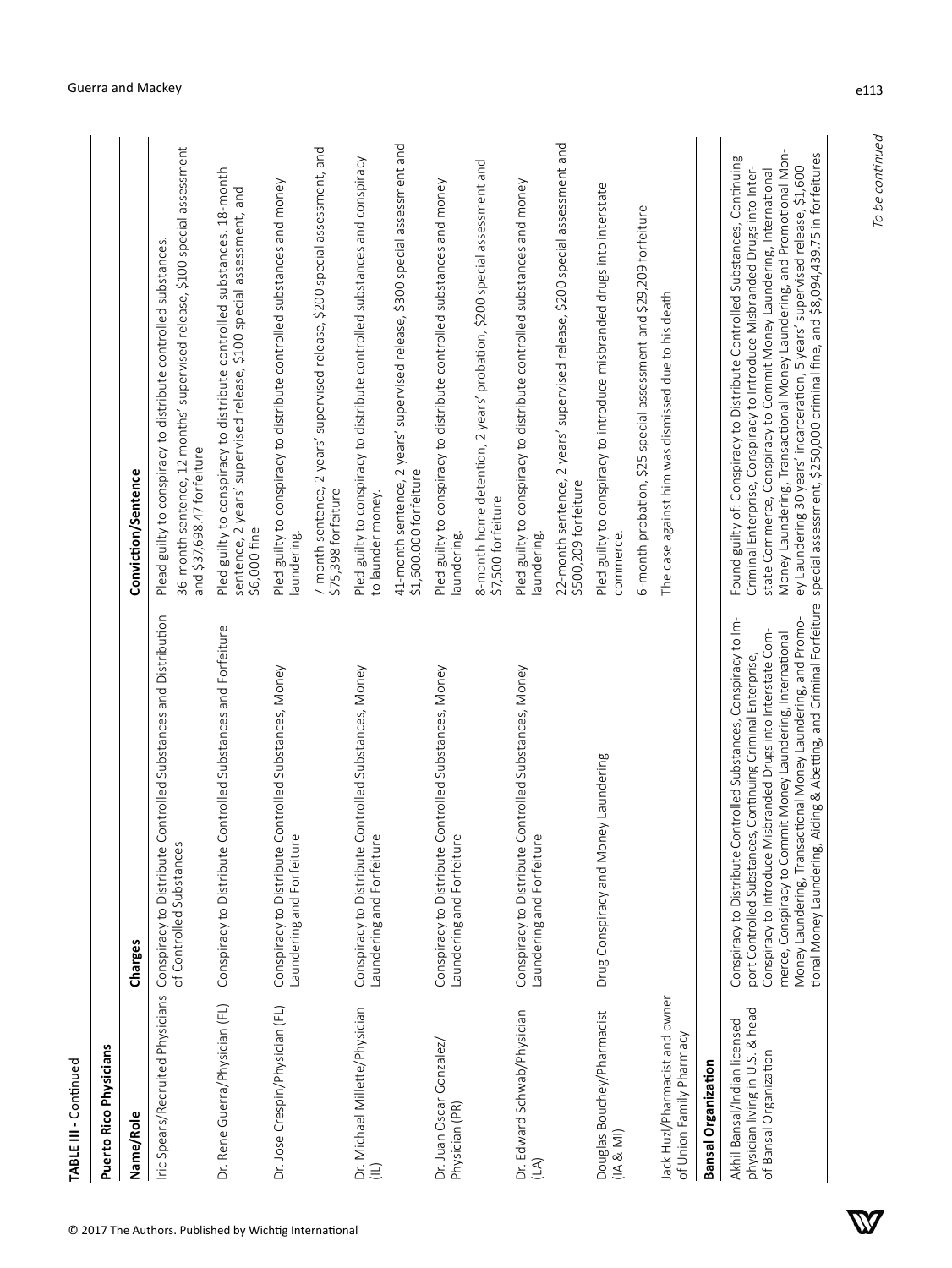| TABLE III - Continued                                                                               |                                                                                                                                                                                                                                                                                                                                       |                                                                                                                                                                                                                                                                                                     |
|-----------------------------------------------------------------------------------------------------|---------------------------------------------------------------------------------------------------------------------------------------------------------------------------------------------------------------------------------------------------------------------------------------------------------------------------------------|-----------------------------------------------------------------------------------------------------------------------------------------------------------------------------------------------------------------------------------------------------------------------------------------------------|
| Puerto Rico Physicians                                                                              |                                                                                                                                                                                                                                                                                                                                       |                                                                                                                                                                                                                                                                                                     |
| Name/Role                                                                                           | Charges                                                                                                                                                                                                                                                                                                                               | Conviction/Sentence                                                                                                                                                                                                                                                                                 |
| Head of Bansal Organization<br>Brij Bansal/Indian licensed<br>physician living in India<br>in India |                                                                                                                                                                                                                                                                                                                                       | 4 years in Indian custody                                                                                                                                                                                                                                                                           |
| U.S. vs. Christopher Smith<br>et al 05-cr-00282                                                     |                                                                                                                                                                                                                                                                                                                                       |                                                                                                                                                                                                                                                                                                     |
| Christopher William Smith<br>owner of Online Payment<br>Solutions, Inc.)                            | Commit Money Laundering, Continuing Criminal Enterprise, and<br>of Misbranded Drugs into Interstate Commerce, Conspiracy to<br>tribution & Dispensing of Controlled Substances, Introduction<br>Controlled Substances, Unlawful Dis-<br>Conspiracy to Distribute<br>Forfeiture Allegations                                            | years' imprisonment, 5 years' supervised release, \$800 special assessment to<br>the Crime Victims Fund, and \$24,240,747 forfeiture (included the seizure of<br>Found guilty of all but Conspiracy to Distribute Controlled Substances. 30<br>real and personal property as well as bank accounts) |
| Chhabra Organization                                                                                |                                                                                                                                                                                                                                                                                                                                       |                                                                                                                                                                                                                                                                                                     |
| Vineet Chhabra, head of<br>organization                                                             | Laundering, Introduction of Misbranded Drugs into Interstate<br>Conspiracy to Distribute Controlled Substances, Continuing<br>Criminal Enterprise, Unlawful Distribution and Dispensing of<br>Conspiracy to Launder Money,<br>Promotional Money Laundering, Transactional Money<br>Commerce, and Forfeiture<br>Controlled Substances, | ment, 3 years supervised release, \$100 special assessment and \$16,000,000<br>& Dispensing of Controlled Substances, and Forfeiture 33 months imprison-<br>Conspiracy to Violate the Controlled Substances Act, Unlawful Distribution<br>judgment (includes seizure of 2014 Tesla)                 |
| Bezonsky/Affpower                                                                                   |                                                                                                                                                                                                                                                                                                                                       |                                                                                                                                                                                                                                                                                                     |
| Michael L. Bezonsky                                                                                 | Conspiracy to Commit Money Launder-<br>ing, Monetary Transactions in Proceeds of Specified Unlawful<br>Activity, Money Laundering, Aiding & Abetting and Criminal<br>Conspiracy, Mail Fraud,<br>Forfeiture                                                                                                                            | Pleaded guilty to Conspiracy to Distribute Controlled Substances, Mail Fraud<br>and Conspiracy 70 months imprisonment, 3 years' supervised release, \$300<br>special assessment and \$12,257,161.53 forfeiture *This sentencing info<br>encompasses 2 criminal cases filed against him              |
| Dr. Ahlawat                                                                                         |                                                                                                                                                                                                                                                                                                                                       | Pleaded guilty to Conspiracy to Distribute Controlled Substances and Money<br>ments, \$6,000 in fines, and \$2,120,257 in forfeitures. *This sentencing info<br>Laundering. 5 years' probation, lost medical license, \$700 in special assess-<br>encompasses 8 cases filed against him             |
| Dr. Klinman                                                                                         |                                                                                                                                                                                                                                                                                                                                       | Pleaded guilty to Conspiracy to Distribute Controlled Substances and Money<br>Laundering. 4 years' probation, \$300 special assessment, \$30,000 fine, and<br>\$654,365 in forfeitures. *This sentencing info encompasses 3 cases filed<br>against him                                              |
| Atchildiev, pharmacist                                                                              |                                                                                                                                                                                                                                                                                                                                       | Pleaded guilty to Distribution of Misbranded Drugs and Aiding and Abetting.<br>2 years' probation, \$25 special assessment and \$1,000 fine                                                                                                                                                         |
| Universal Pharmacy Solutions<br>(owned by Atchildiev)                                               |                                                                                                                                                                                                                                                                                                                                       | Distribution of Misbranded Drugs, Aiding & Abetting, and Money Laundering,<br>\$1,725 special assessment and \$18,773,000 in forfeitures<br>Pleaded guilty to Conspiracy to Distribute Controlled Substances,                                                                                       |
|                                                                                                     |                                                                                                                                                                                                                                                                                                                                       |                                                                                                                                                                                                                                                                                                     |

 $\mathbb Z$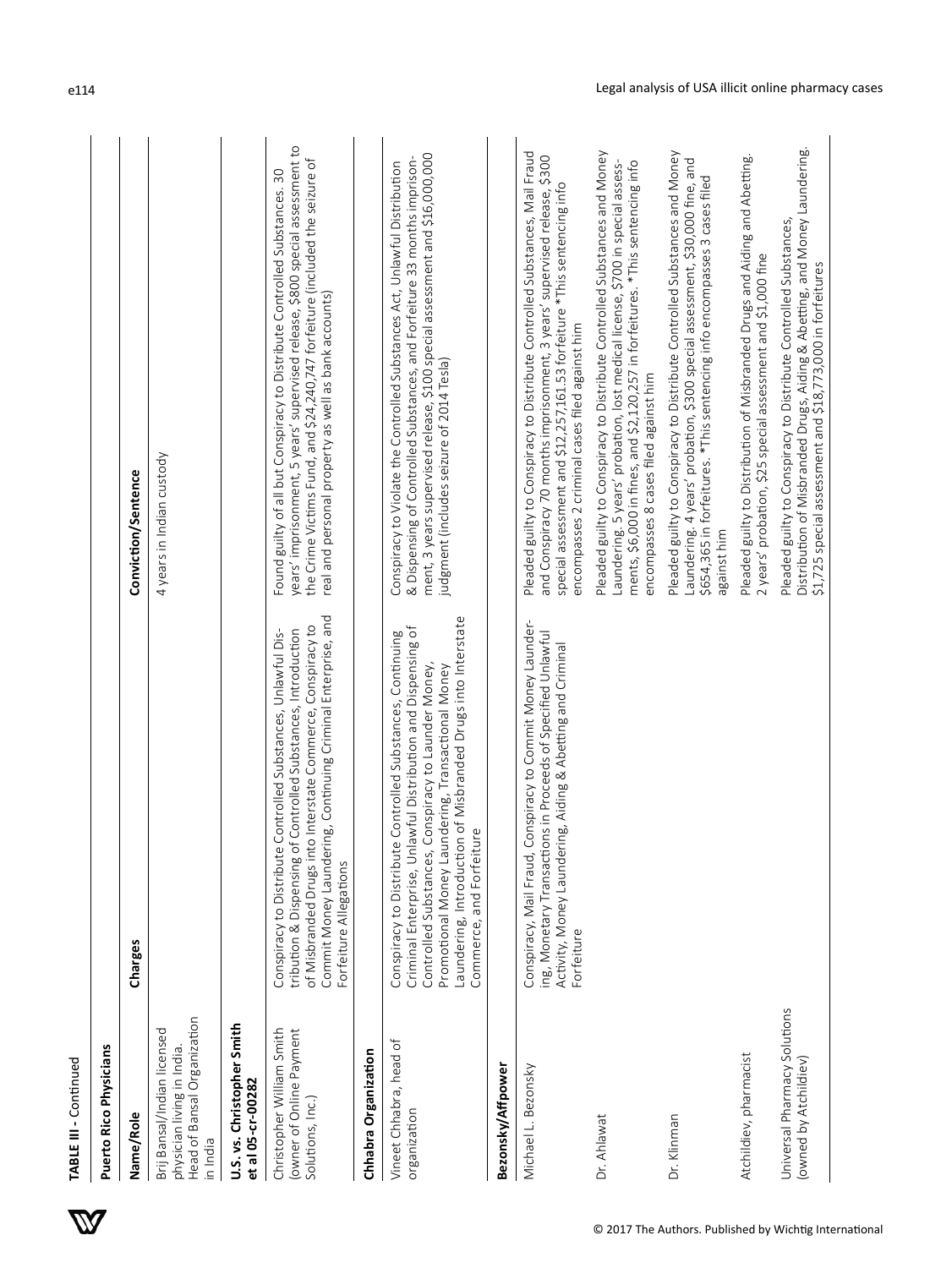Additionally, the Google, United Parcel Services, and FedEx cases demonstrate how large corporate entities can help in identifying complex online pharmacy criminal networks. Leading up to Google's prosecution, the technology company provided direct customer support to online pharmacy advertisers "to assist them in placing and optimizing their AdWords advertisements, and in improving the effectiveness of their websites" (31). As a result of the investigation and subsequent prosecution, Google changed some of their practices as they pertained to online pharmacy e-commerce policies. This included requiring online pharmacy advertisers to be certified by the National Association of Boards of Pharmacy's (NABP) Verified Internet Pharmacy Practices Sites (VIPPS) program (31). Google has also instituted similar policies in Europe, where a valid license is required in the country of residence prior to opening a Google Ad word account. Overall, Google's advertising policies of "healthcare and medicines" are jurisdictional specific and state that promotion of online pharmacies are only allowed in 20 countries (which includes the USA) and that they must be "certified" by Google by filling out an application form. Currently, for the USA, online pharmacy Google certification requires either NABP VIPPS accreditation or participation in the .pharmacy Verified Websites Program (essentially requiring a website to secure a .pharmacy generic top-level domain name from NABP). However, even with this change in policy (that only impacts sponsored search results and ad words), "no-prescription online pharmacy" results continue to populate Google search engine results.

Other social media platforms have also attempted to update their terms and conditions for online pharmacy content. For example, Facebook's pages terms states that while pages must not promote the sale of prescription pharmaceuticals, online pharmacies may be permitted with prior approval from Facebook, though the exact process is not well defined. Further, Facebook's advertising policies previously stated that online pharmacies could fill out a "Pharmaceutical Advertiser Application Form," but it appears that Facebook is no longer accepting these applications. Twitter's "Health and Pharmaceutical Products and Services" terms are also jurisdiction specific. For the USA, advertisements from online pharmacies are only allowed if they are accredited by NABP. However, the effectiveness of such terms are difficult to measure, particularly given that studies have found that these platforms continue to host content associated with illicit online pharmacies, including the illegal sale of controlled substances (1, 12, 13, 32).

Moving to logistic providers, during the DOJ's investigation into United Parcel Services, it was uncovered that executives were on notice about shipments from illicit online pharmacies as early as 2003. Employeesraised their concerns with senior management but nothing was done to curb the shipments that generated profit for the company. According to the DOJ, despite law enforcement warnings and notifications, UPS failed to implement procedures to remove shipping accounts of illegal online pharmacies, hence, facilitating the shipment of controlled substances and prescription drugs from 2003 to 2010 (33, 34). In response, UPS created an online pharmacy compliance program in accordance with a DOJ's nonprosecution agreement.

In summary, our legal review and analysis of illegal online pharmacy prosecutions and their associated defendants

demonstrates the difficulties inherent with detecting and prosecuting these types of health- and cyber-related criminal cases. Patient safety takes a back seat to the large financial gains common to this criminal activity, which is taking advantage of advances in online technology, unsuspecting consumers, and websites that aggressively market the "no-prescription" sale of drugs conveniently over the Internet. Moreover, criminal penalties have not been an effective deterrent nor do they fit the severity of the crime perpetrated in many instances. The multijurisdictional aspect to many of these cases also makesit difficult to fully prosecute all individuals; therefore, it is nearly impossible to stop the proliferation of illegal online sale of pharmaceuticals that can originate from all around the world. Though Mr. Haight's death led to legislation designed to address many of these challenges, our legal review illustrates that there is much more work to be done.

# **Call to action**

The challenges associated with appropriately deterring criminal activities of illicit online pharmacies, penalizing their actions, and successfully prosecuting those who are caught engaged in this digital form of pharmaceutical crime must be addressed from the collective perspectives of law enforcement, regulatory agencies, and patient safety stakeholders. This includes enabling better coordination and harmonization of these efforts in the USA and beyond given the global reach and international complexity of online pharmacy networks as illustrated in the cases reviewed. We therefore issue a "call to action," focusing on enhancing criminal laws associated with illegal online distribution of medicines, improving prosecutorial and judicial capacity by advocating for a redistribution of restitution and criminal fines back into prevention and training efforts, and establishing better policy coherence globally through existing legal and regulatory medicine safety frameworks.

# *Enhancing criminal penalties in the USA*

A critical area that needs legal and policy attention is strengthening criminal laws to enhance sentencing and restitution to aid efforts by law enforcement, regulators, and aggrieved patients. Our study findings indicate that USA sentencing and restitution were applied differently depending on the characteristics of the case, with some cases sharing similarities but different sentencing outcomes. Additionally, our informal conversations with prosecutors and judges indicated that there is general consensusthat participation in illegal online pharmacies is viewed as a white-collar crime, which may be a reason for seemingly lenient punishment.

It is also clear that U.S. Federal Sentencing Guidelines are not sufficiently punitive to deter criminal activity associated with illegal online pharmacies. Policy changes that aim to strengthen punishment against this form of cybercrime have previously died in committee. For example, the Counterfeit Drug Penalty Enhancement Act of 2012, sponsored by Rep. Patrick Meehan (R – H.R. Pennsylvania), passed the U.S. House of Representatives in 2012. It was received by the Senate in 2012 and then sent to the Committee on the Judiciary, but there has been no further progress. The Act would have established stronger criminal penalties for trafficking, or attempting to traffic in counterfeit

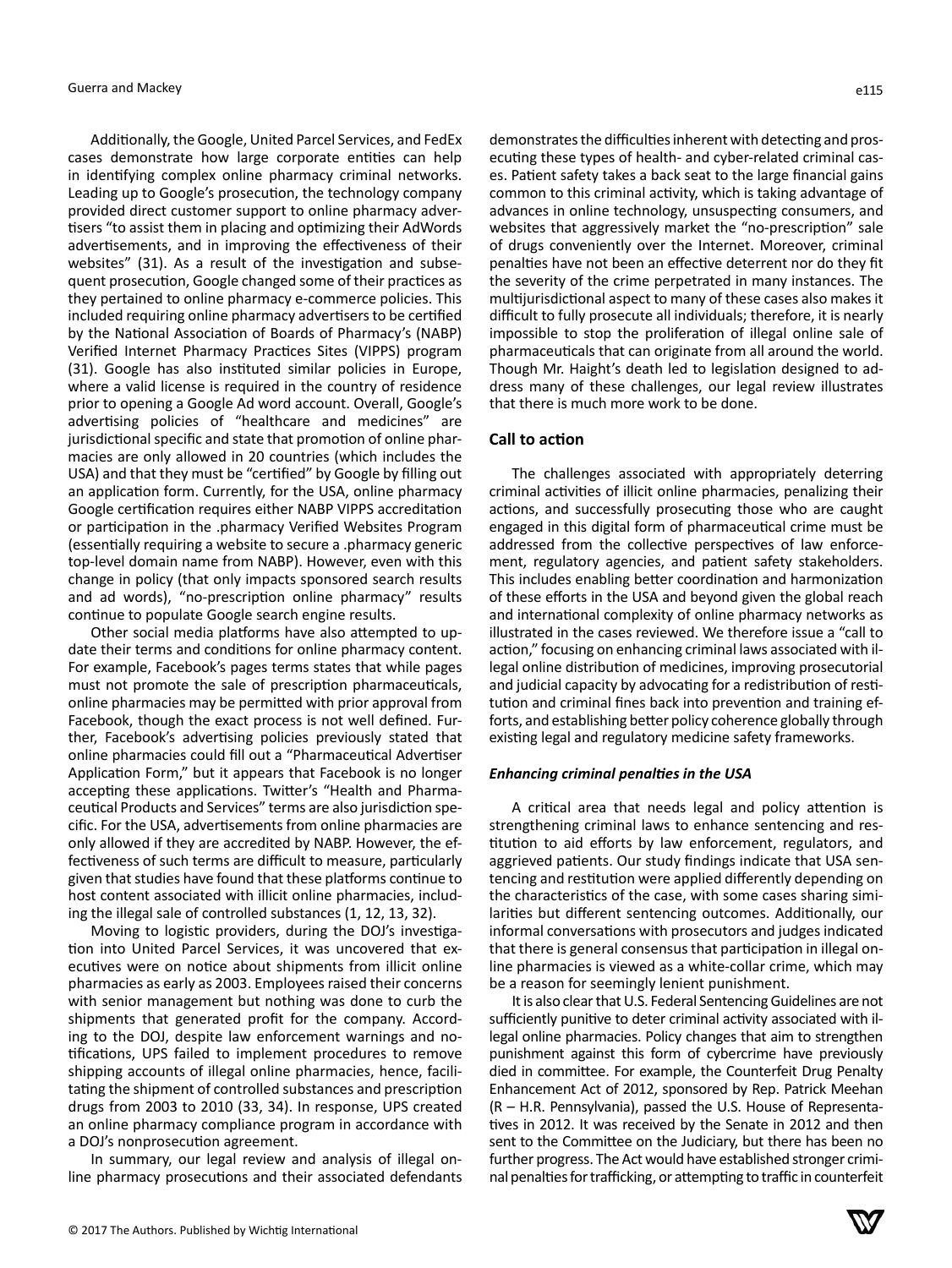

**Fig. 1 -** Framework for healthcare professionals' engagement on illicit online pharmacies.

drugs. Although not all online pharmacies are trafficking counterfeit drugs, this law could be used as an example of establishing appropriate penalties for illegal online pharmacies illegally selling and importing drugs. The Act also attempted to ensure that sentencing guidelines met the purposes of sentencing as set forth in section 3553(a)(2) of title 18, USC.

Section 3553(a)(2) of title 18, USC enumerates factors to be considered in imposing a sentence. Two of the factors that are important to our analysis are "the need to avoid unwarranted sentence disparities among defendants with similar records who have been found guilty of similar conduct" and "the need to provide restitution to any victims of the offense" (35). Our review of sentencing documents of doctors, for example, demonstrates the need for more uniform sentencing for their criminal conduct that directly harms the patient.

# *Redistribution of criminal restitutions to enhance judicial capacity and prevention*

Relatedly, USA prosecutions resulting in restitution and forfeitures from illicit online pharmacies have provided a substantial amount of money that can be shared with law enforcement organizations and public health officials. Given that current prosecutions lack sufficient deterrence, we argue that a portion of this money should be used to bolster training in more proactively identifying these criminal activities, strengthen existing laws, and fund prescriptiondrug-abuse programs to help curb the contribution of online pharmacies to substance abuse behavior and prescription misuse.

Importantly, restitution and criminal fines could be used to train and educate law enforcement, public health officials, technology companies, and consumers to identify and combat illegal Internet pharmacies (2, 36). For example, healthcare professionals (HCPs; including physicians, pharmacists, nurses, and other allied health workers) from the USA, Europe, and other countries where consumers regularly use Internet technology to query health information and shop online, could be provided more education and public information regarding risk factors associated with purchasing medicines online. This includes ensuring that HCPs are (i) aware that their patients may engage in sourcing drugs online in their course of care- and health-seeking behavior; (ii) aware of the risk factors that may be associated with this behavior (e.g., adverse prescription drug events, high out-of-pocket prescription drug expenses, etc.); and (iii) asking patients where they source their drugs if these risk factors are present. Ideally, this would enable HCPs to actively participate in surveillance, capacity building, and health education regarding online pharmacy risks (see a proposed HCP Engagement Framework in Fig. 1).

Additional resources also can be devoted to national public service announcements and patient safety awareness campaigns to educate consumers about online pharmacy dangers (including bolstering existing consumer education efforts by FDA's "BeSafeRx" initiative, Interpol, the Alliance for Safe Online Pharmacies, and other organizations) (36). Resources could also be used to fund independent compliance programs and online watchdogs to ensure large businesses, pharmacies, physicians, and other actors are in compliance with existing federal and state law. The compliance programs put in place by

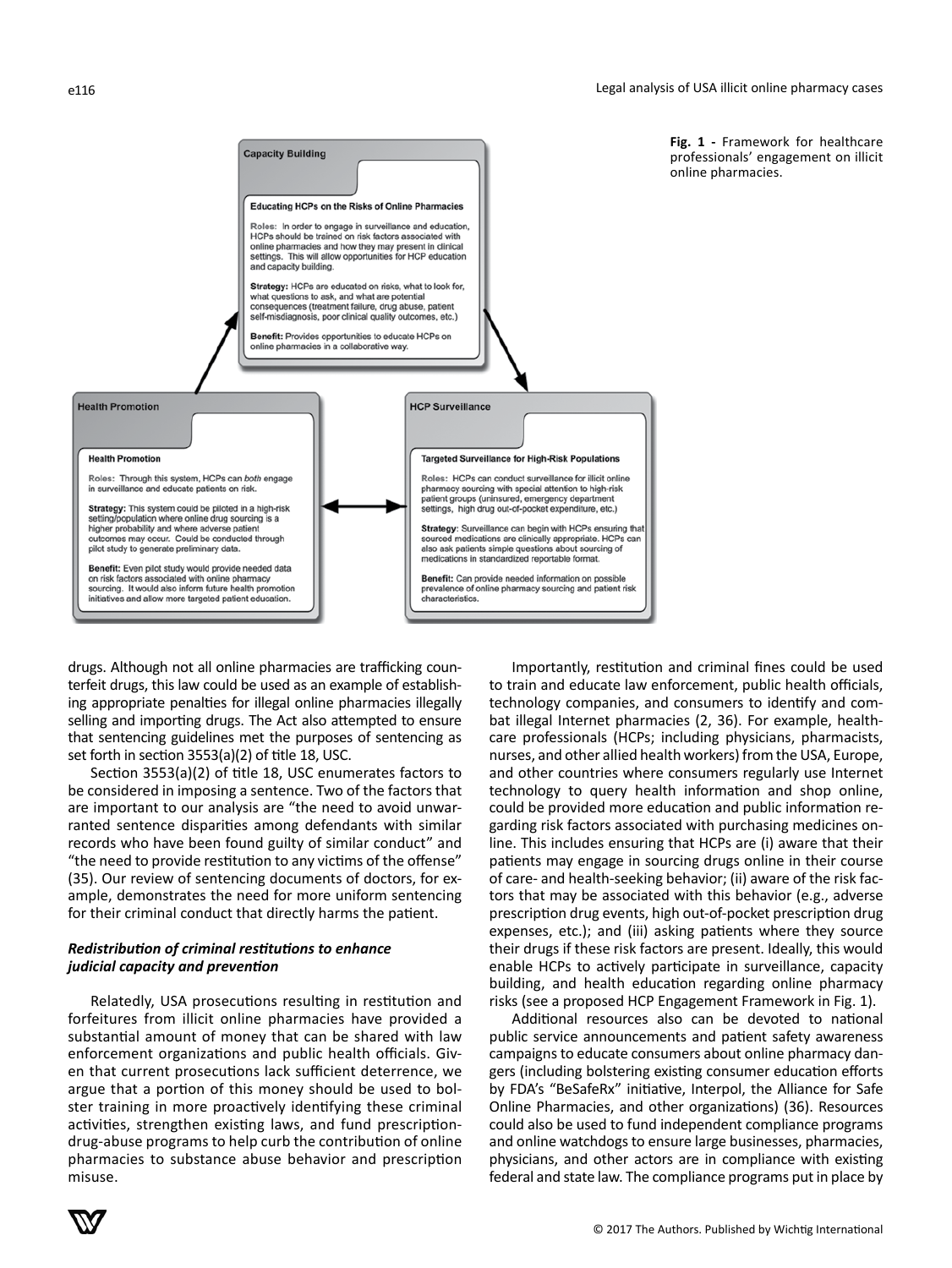Google, UPS, and FedEx are examples of what could be implemented, but have largely been in response to federal prosecutions, not proactive measures to protect online consumers.

Also, it could be argued that judicial expediency plays a role in disparate results in criminal sentencing/punishment. Most defendants in the cases we reviewed were charged with several counts of various crimes. However, they pleaded to less than a handful of counts that, in turn, carried a lesser sentence and criminal fine. The few defendants whose cases were adjudicated by trial received much steeper sentences and criminal fines. Due to budget cuts in the judiciary and the rising expense of trials, it is common for defendants to take a plea agreement prior to trial – 97% of federal cases are settled [this] way (37). We suggest that a portion of criminal restitution be provided to the courts and prosecutorial agencies to hire more judges and prosecutors specifically trained in this form of cybercrime and healthcare fraud. Hiring more prosecutors with this training could help alleviate the need to settle cases pretrial due to general high volume. Likewise, hiring more judges to clear the backlog of cases would allow for more trials to go forward. This could limit the ability of defendants to plead to lesser counts, and if found guilty, higher penalties could be applied.

In summary, a better and more equitable distribution of restitution could help address challenges discussed by providing a more even distribution of resources to law enforcement, the judiciary, regulators, and consumer protection groups to prevent, detect, prosecute, and educate about online pharmacy risks. Additionally, restitution could be used to fund research needed to build evidence quantifying the public safety and economic consequences of illicit online pharmacies, which could further support evidence-based policy making.

## *International policy coherence*

Finally, though strengthening USA domestic criminal penalties and enhancing judicial capacity can help balance the scales of justice, the globalized nature and inherent multijurisdictional challenges of criminal online pharmacy networks demands solutions that go beyond national efforts. Illustrating that these shared challenges extend beyond USA borders, a recent European research project conducted by the ALPhA group found that across 28 EU Member States the legal landscape related to online pharmacies had high variance, was characterized by consumer lack of knowledge of risks, and similarly incentivized criminal operation due to high profits and a low risk of prosecution (38). Hence, there is a need to harmonize international legal frameworks at the USA, European, and regional levels to ensure that illicit online pharmacies are regulated consistently (e.g., establishing common terminology for fake, falsified, fraudulent, substandard, and counterfeit medical product variations), establishing appropriate coverage of national laws, regulations, and licensure standards to control illicit online pharmacy sales that occur transnationally, and enabling better cooperation and coordination between law enforcement and regulators (e.g., ensuring more robust track and trace systems, the application of extradition treaties, asset recovery and forfeiture, mutual legal assistance, and multijurisdictional prosecutions) for criminalization and applying sanctions (38-41).

Though achieving these goals may seem daunting, medicines safety legal frameworks already exist in places like the USA and Europe, and can be harmonized and extended to other countries. Thisincludesthe Council of Europe's MEDICRIME Convention (entered into force on 1 January 2016), which is the first legally binding instrument making counterfeiting of medical products a criminal offense, including the sale of fake and counterfeit medicines via the Internet (42, 43). Recently, the MEDICRIME Convention was ratified by Turkey, bringing the total number of ratifying countries to 11 (which does not include the USA or the UK), though it is notable that the treaty is open to state parties outside of the Council of Europe's membership upon invitation, meaning that more widespread adoption could lead to a treaty instrument with more multilateral coverage (43). Other policy instruments, such as the Council of the European Union's Falsified Medicines Directive and USA domestic laws including the 2013 Drug Supply Chain Security Act and the RHA, could also form the basis of a framework of domestic and regional laws that could be harmonized with MEDICRIME for more global coverage (44). Similarly, proposals for an International Model Law on Medicine Crime advocated by Professor Amir Attaran and applying existing treaty instruments (e.g., the United Nations Convention against Transnational Organized Crime) to the fake medicines and online pharmacy problem could further expand this policy framework (39, 45, 46). Finally, coordinated law enforcement efforts, such as Interpol's Operation Pangea, illustrate that international cooperation is indeed possible, though established policy networks are needed for sustainable and proactive measures.

In conclusion, the USA cases involving prosecutions of illicit online pharmacies reviewed in this study are simply a microcosm of a much larger and complex global public health problem, and one that demands solutions shared and implemented across a wide spectrum of stakeholders. Strengthening local, domestic, regional, and international law and regulation to better criminalize this form of cyber pharmaceutical crime is critical, and will help to ensure that the Internet is a place for promoting health not subverting it.

## **Disclosures**

Financial support: T.M. received funding from ASOP to support the fees for document retrieval and archive from the PACER database. Conflict of interest: T.M. is a noncompensated member of the academic advisory panel of the Alliance for Safe Online Pharmacies (ASOP), a 501(c)(4) social welfare organization engaged on the issue of illicit online pharmacies. None of the authors has financial interest related to this study to disclose.

#### **References**

- 1. Mackey TK, Liang BA, Strathdee SA. Digital social media, youth, and nonmedical use of prescription drugs: the need for reform. J Med Internet Res. 2013;15(7):e143.
- 2. Liang BA, Mackey T. Searching for safety: addressing search engine, website, and provider accountability for illicit online drug sales. Am J Law Med. 2009;35(1):125-184.
- 3. Public Law. Pub.L. 110-425, 122 Stat. 4820, H.R. 6353. 2008.
- 4. CSIP. LegitScript. The internet pharmacy market in 2016: trends, challenges, and opportunities. safemedsonlineorg. http:// www.safemedsonline.org/wp-content/uploads/2016/01/The-Internet-Pharmacy-Market-in-2016.pdf. Accessed November 14, 2017.